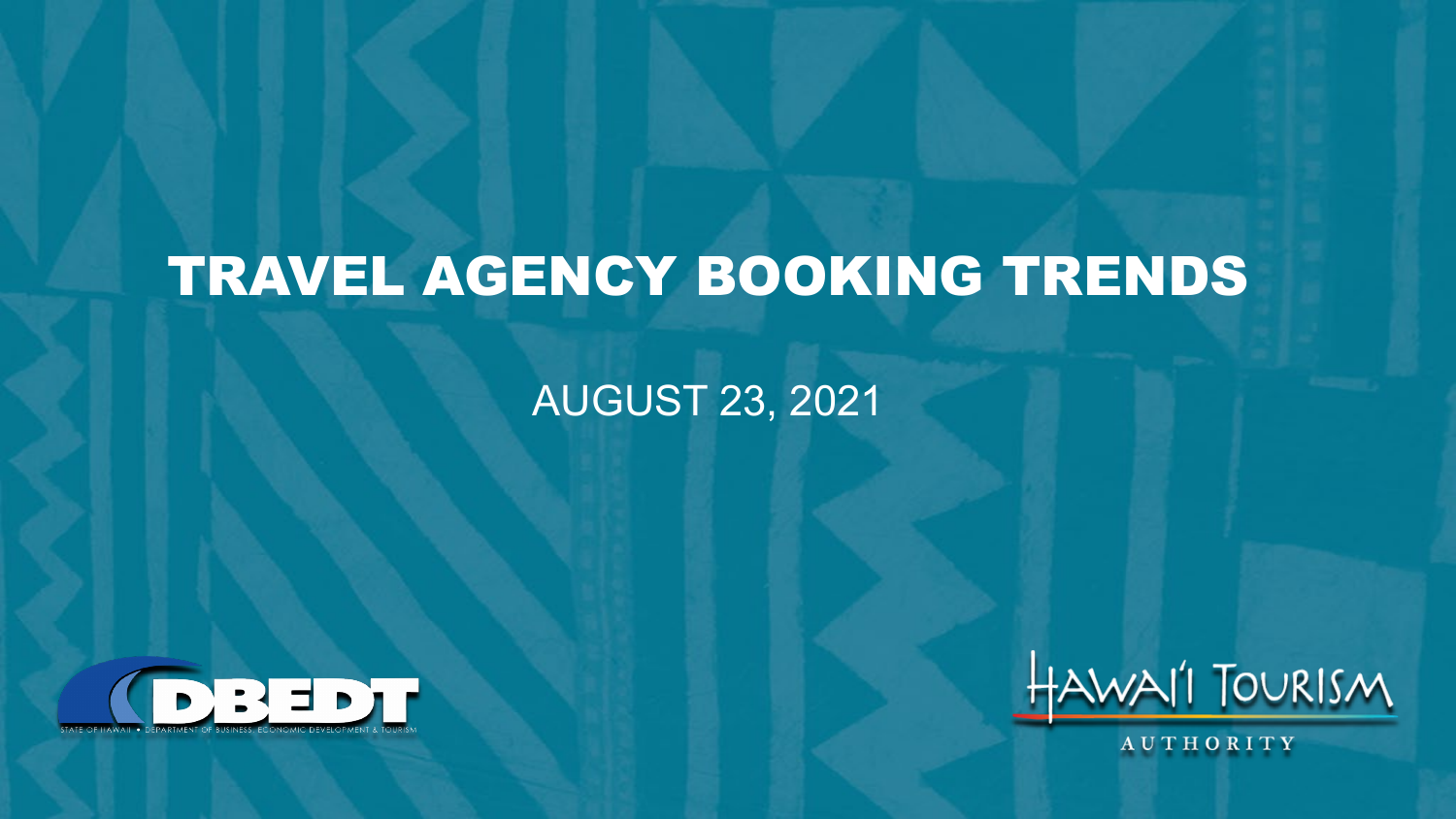# Global Agency Pro

- HTA subscribes to Global Agency Pro, an online travel distribution system consisting of Travel Agency data.
- Global Agency Pro provides access to over 90% of the world's Travel Agency airline transactions.
- The database consists of five years of historical ticketing data and one year of advance purchase data.
- The information is updated daily with a recency of two days prior to current date.



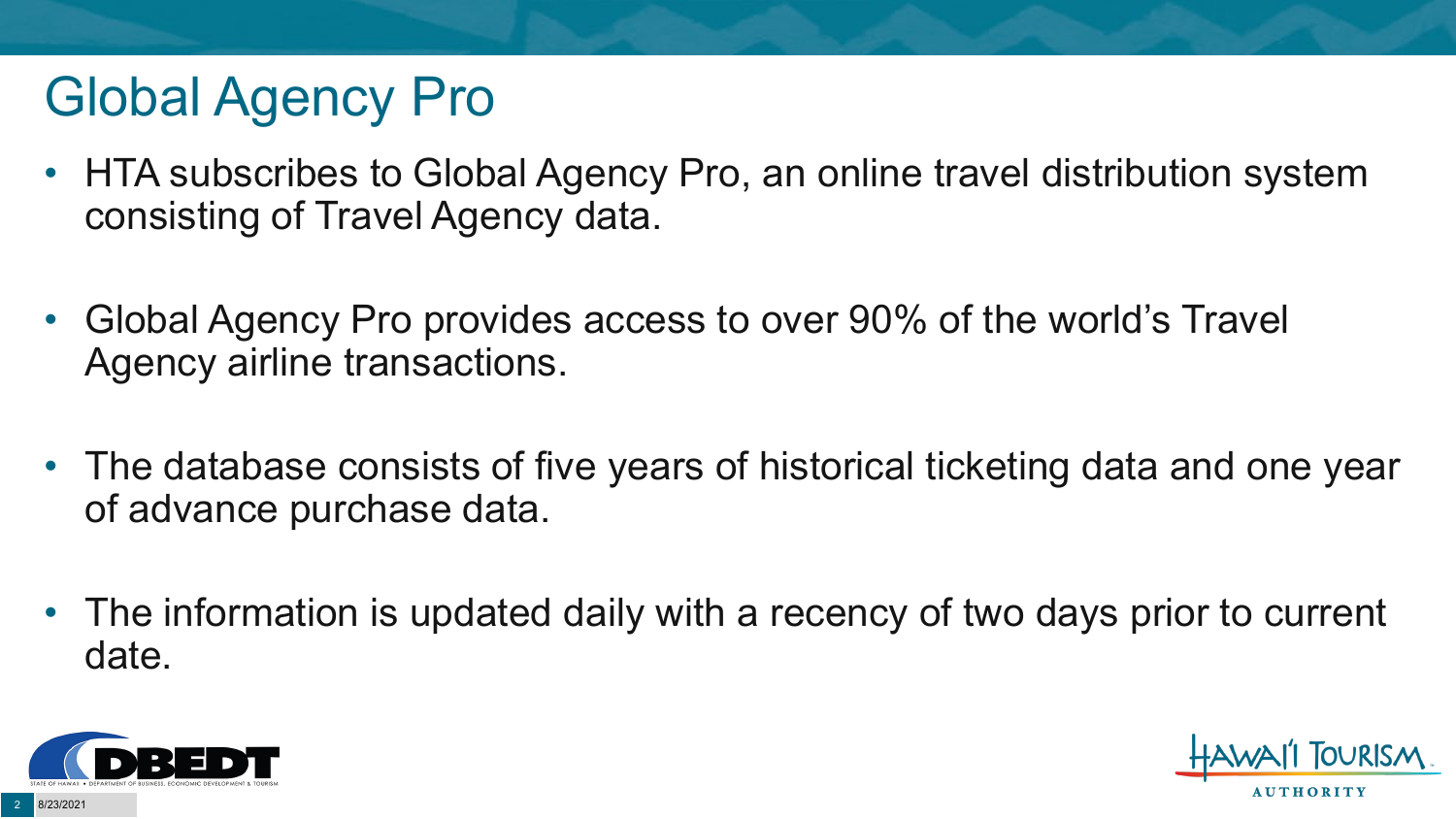# Global Agency Pro Index

### • Bookings

– Net sum of the number of visitors (i.e., excluding Hawai'i residents and inter-island travelers) from Sales transactions counted, including Exchanges and Refunds.

### • Booking Date

– The date on which the ticket was purchased by the passenger. Also known as the Sales Date.

### • Travel Date

– The date on which travel is expected to take place.

### • Point of Origin Country

– The country which contains the airport at which the ticket started.

### • Travel Agency

– Travel Agency associated with the ticket is doing business (DBA).



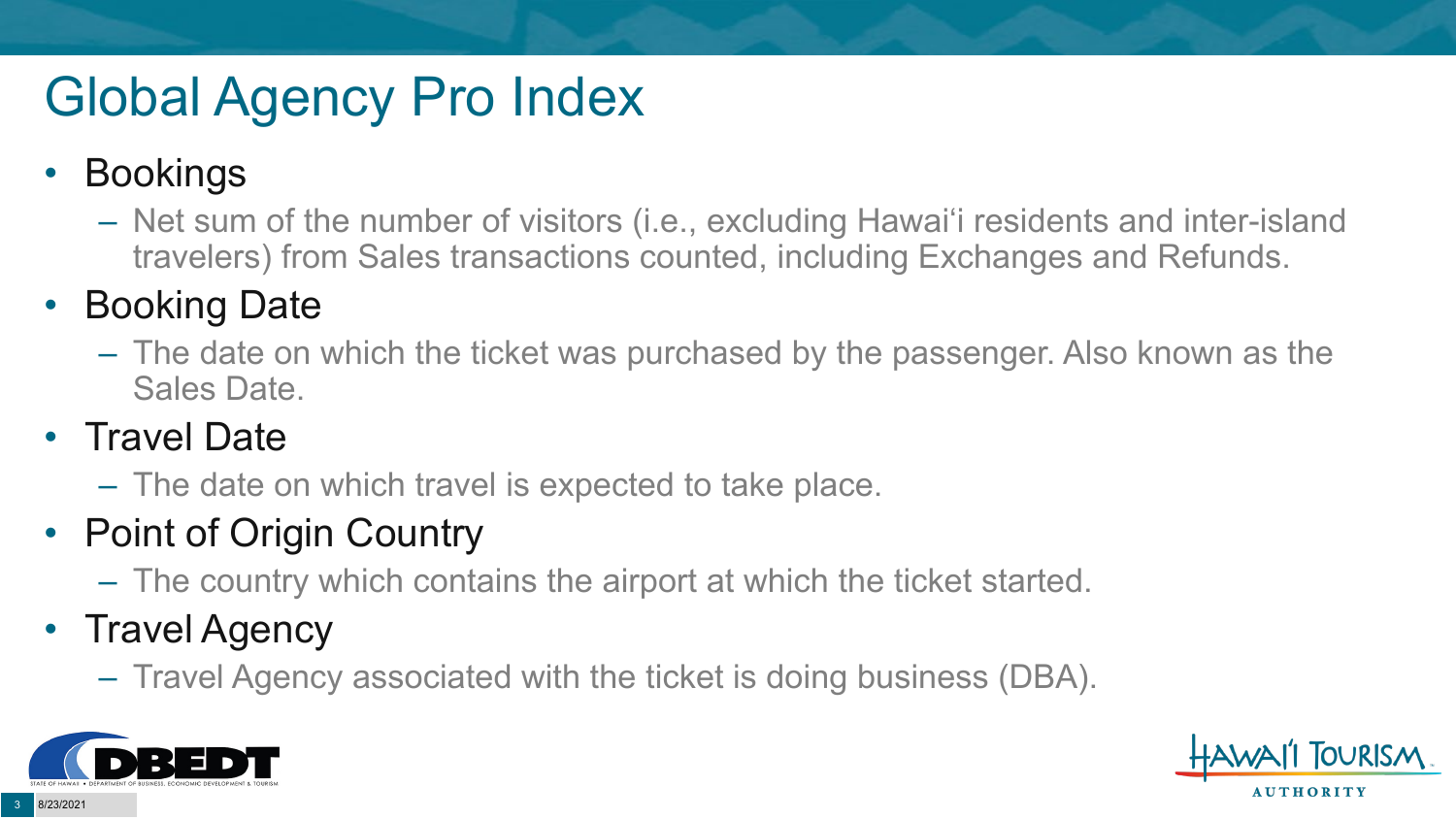US

Travel Agency Booking Pace for Future Arrivals, by Month



#### Travel Agency Booking Pace for Future Arrivals, by Quarter



Source: Global Agency Pro as of 08/21/21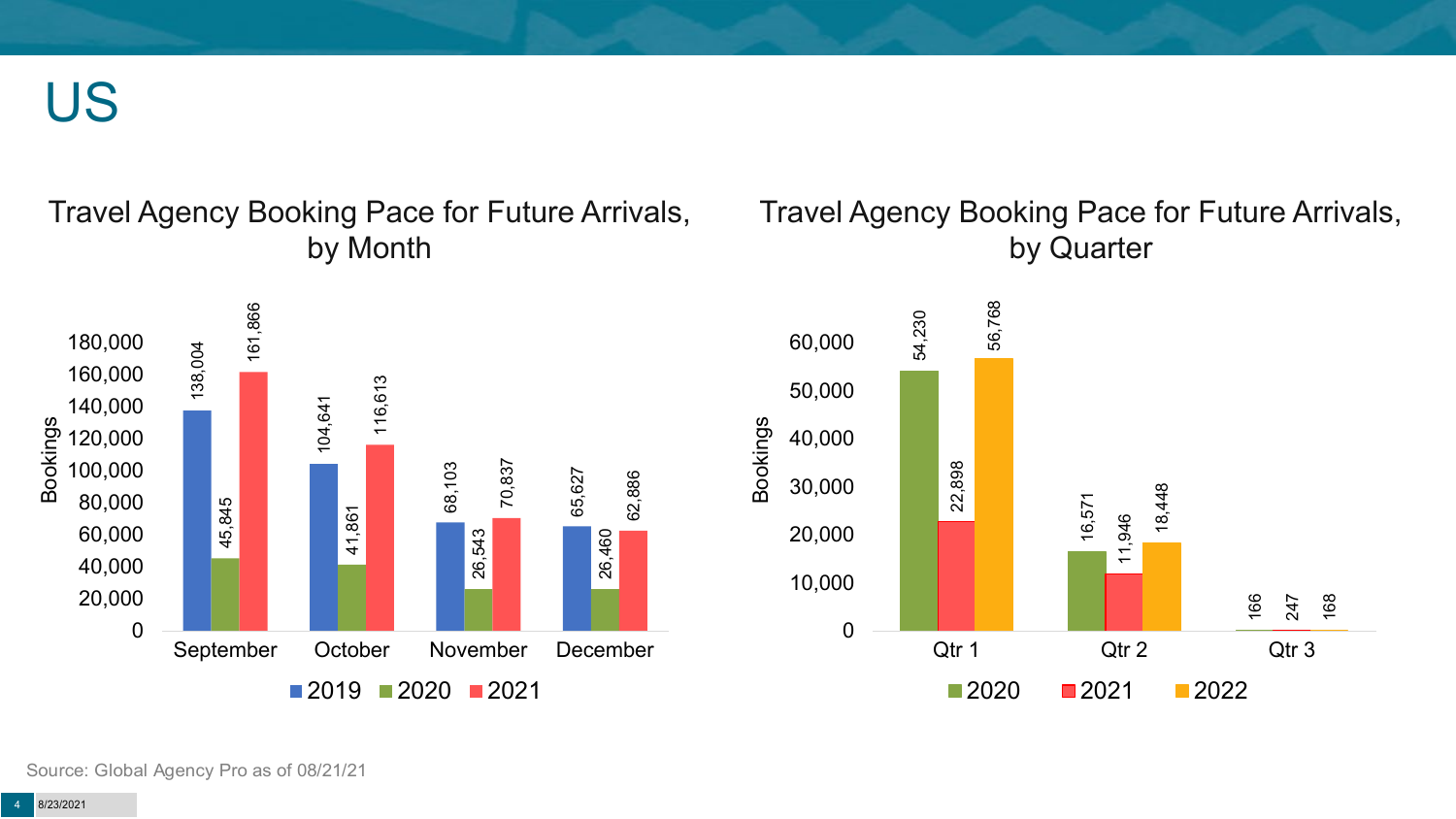

#### Travel Agency Booking Pace for Future Arrivals, by Month

#### Travel Agency Booking Pace for Future Arrivals, by Quarter



Source: Global Agency Pro as of 08/21/21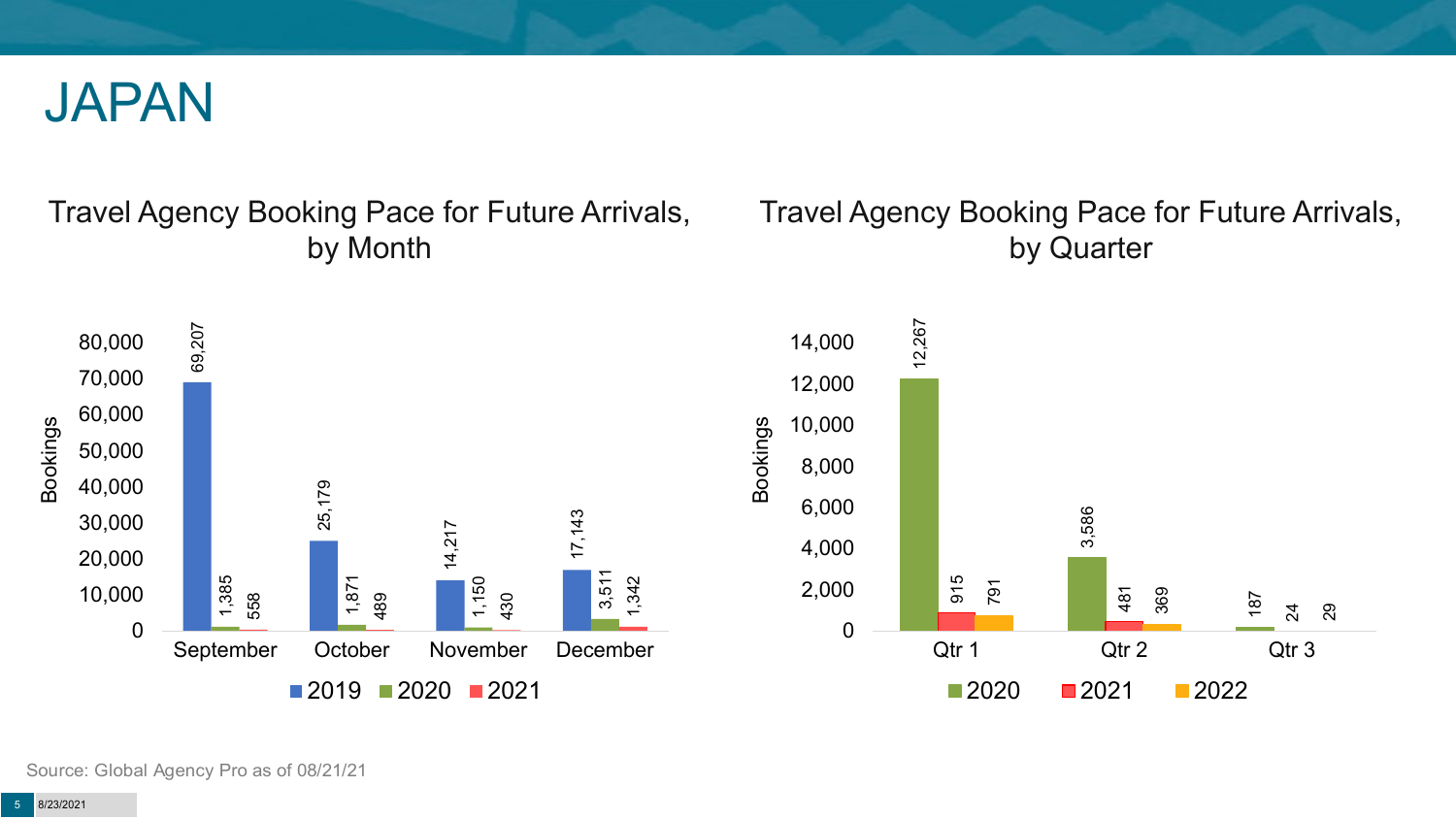### CANADA

#### Travel Agency Booking Pace for Future Arrivals, by Month



#### Travel Agency Booking Pace for Future Arrivals, by Quarter



Source: Global Agency Pro as of 08/21/21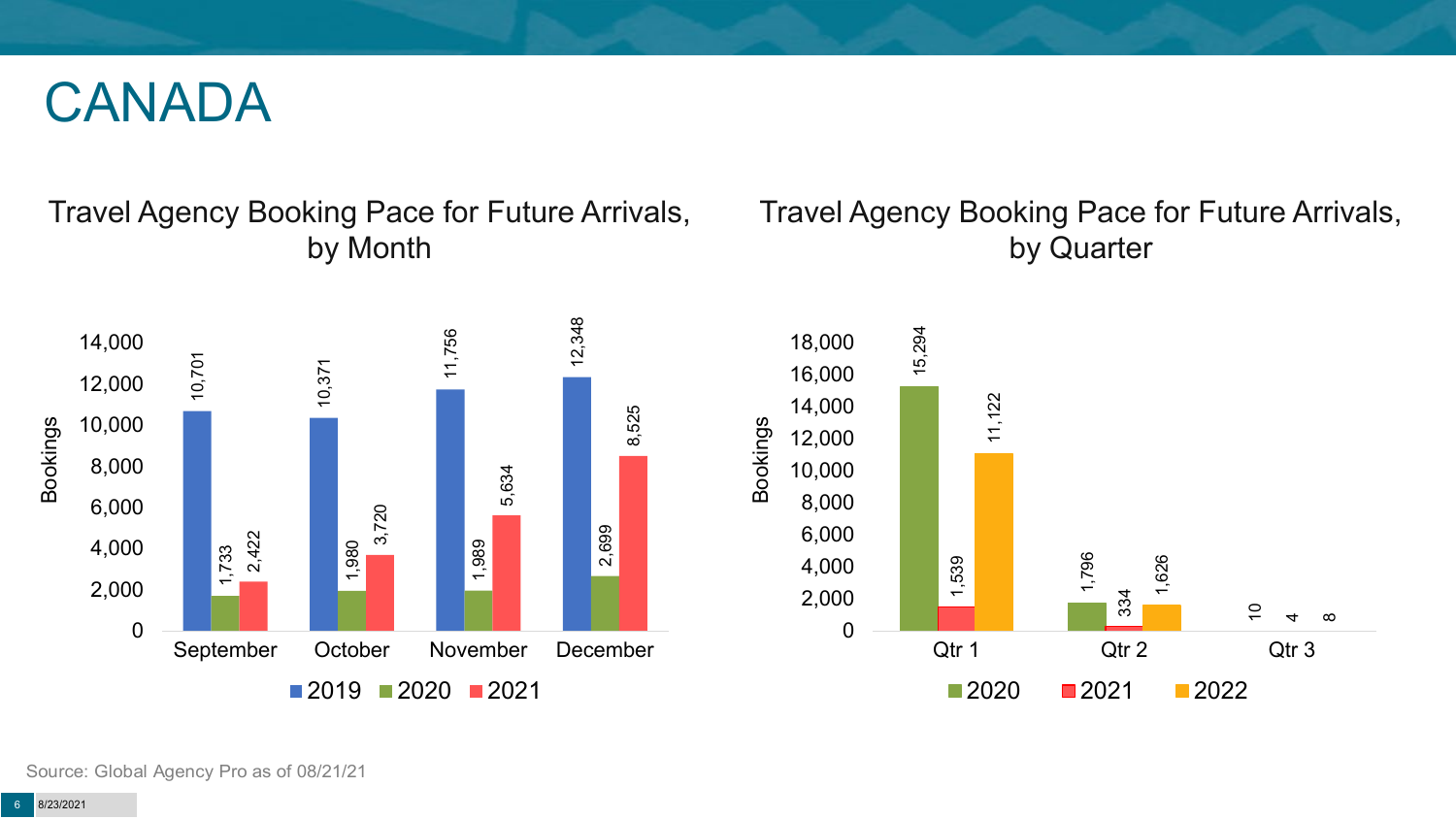### KOREA

#### Travel Agency Booking Pace for Future Arrivals, by Month



#### Travel Agency Booking Pace for Future Arrivals, by Quarter



Source: Global Agency Pro as of 08/21/21

8/23/2021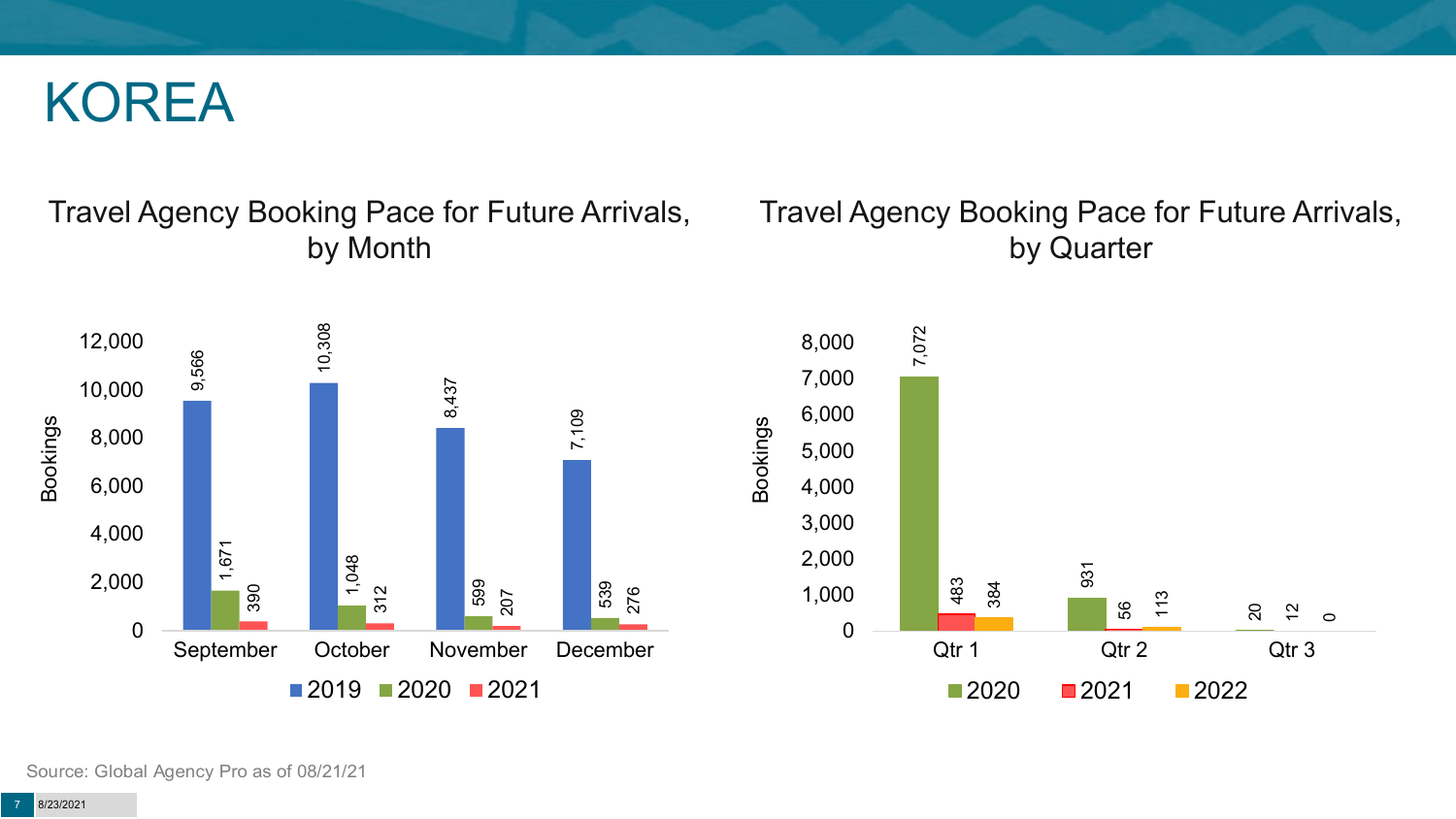### AUSTRALIA

Travel Agency Booking Pace for Future Arrivals, by Month

#### Travel Agency Booking Pace for Future Arrivals, by Quarter



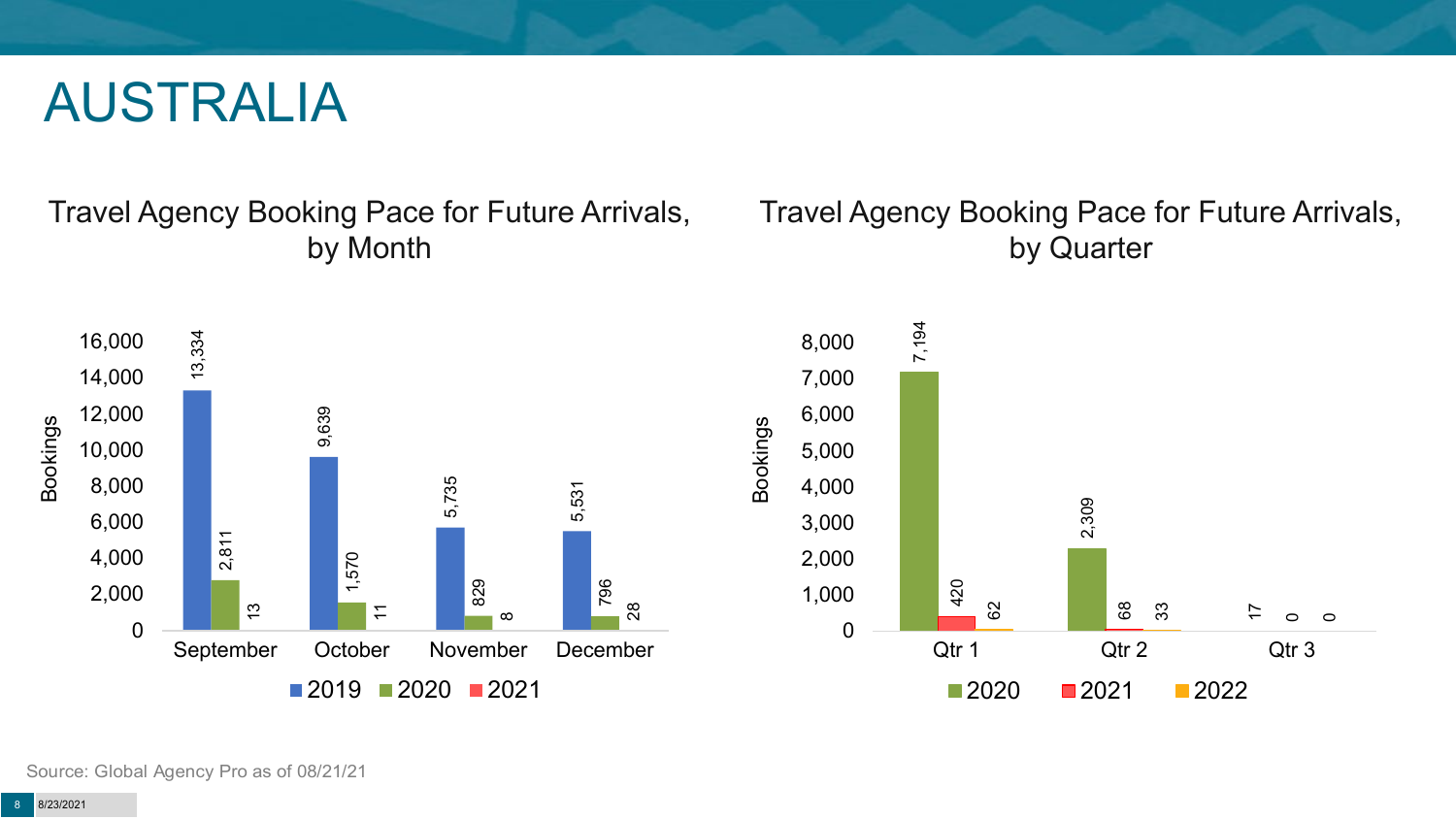# O'ahu by Month 2021





Travel Agency Booking Pace for Future Arrivals Japan 63,362 22,428 12,705 15,776 1,229 1,678 1,081 3,385 524 409 403 1,266 0 10,000 20,000 30,000 40,000 50,000 60,000 70,000 September October November December Bookings  $2019$  2020 2021

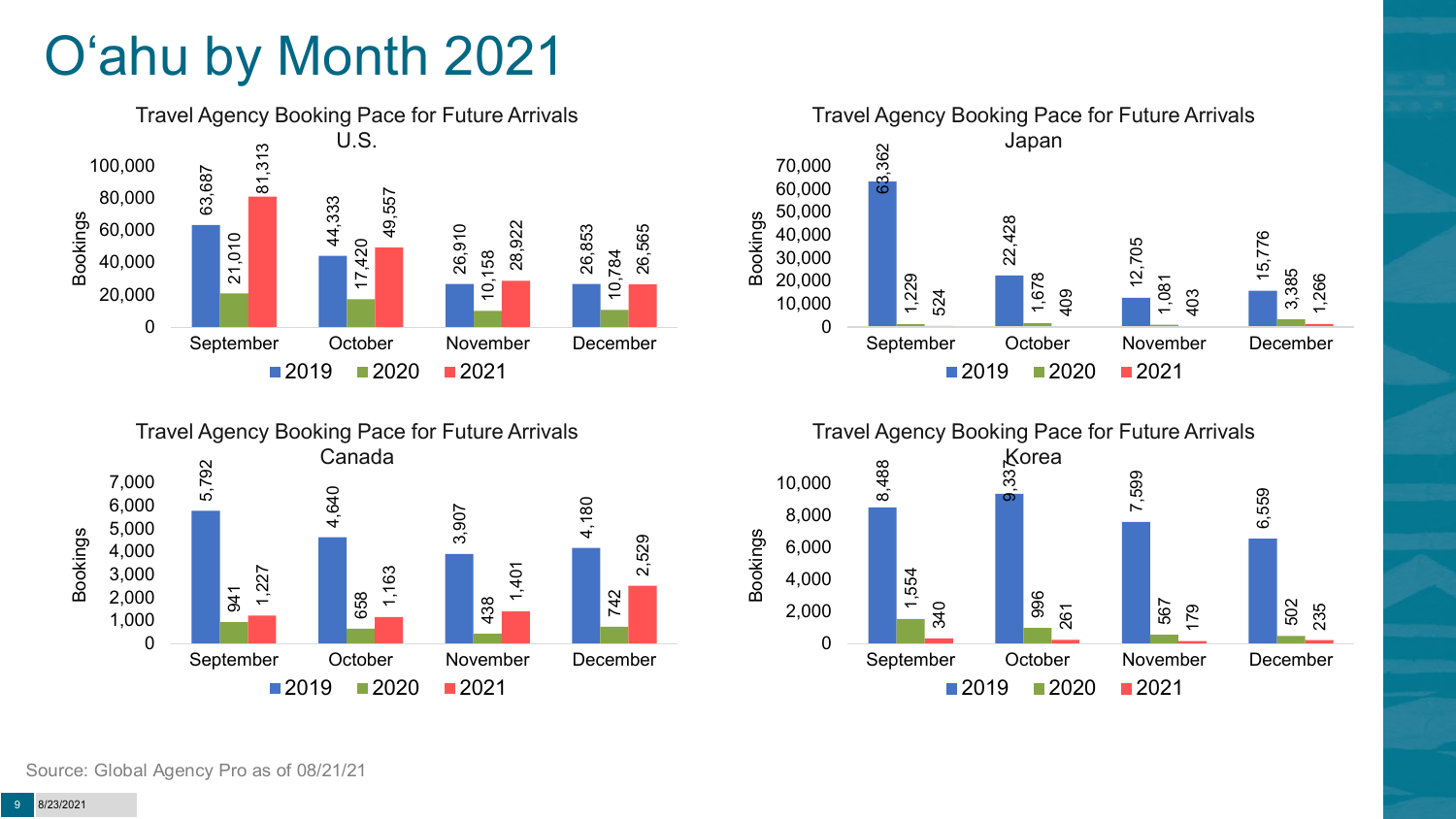# O'ahu by Month 2021 (cont.)

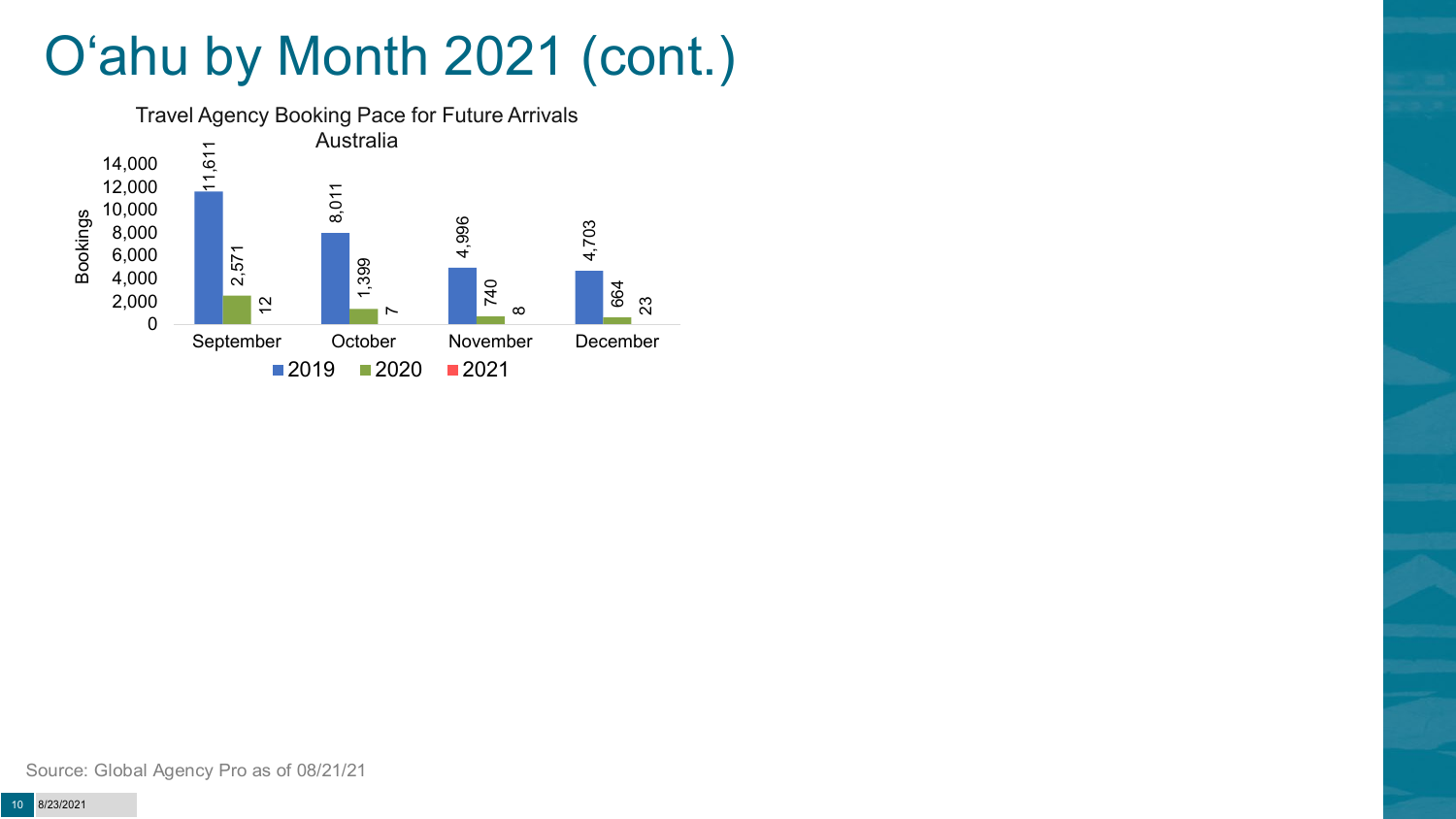# O'ahu by Quarter 2021





20

 $\frac{1}{2}$ 

 $\circ$ 

 $\mathcal{Z}$ 

97

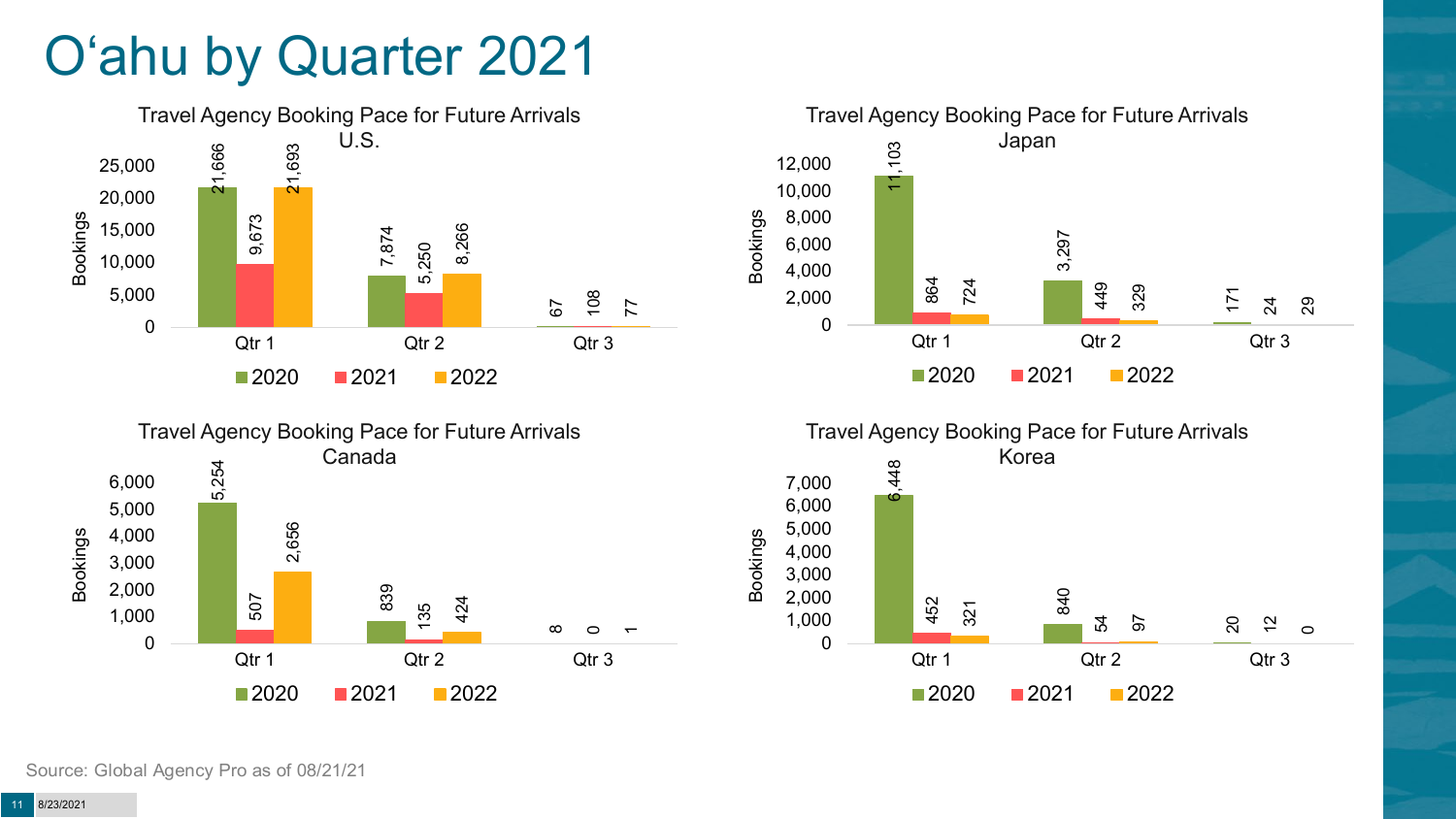## O'ahu by Quarter 2021 (cont.)

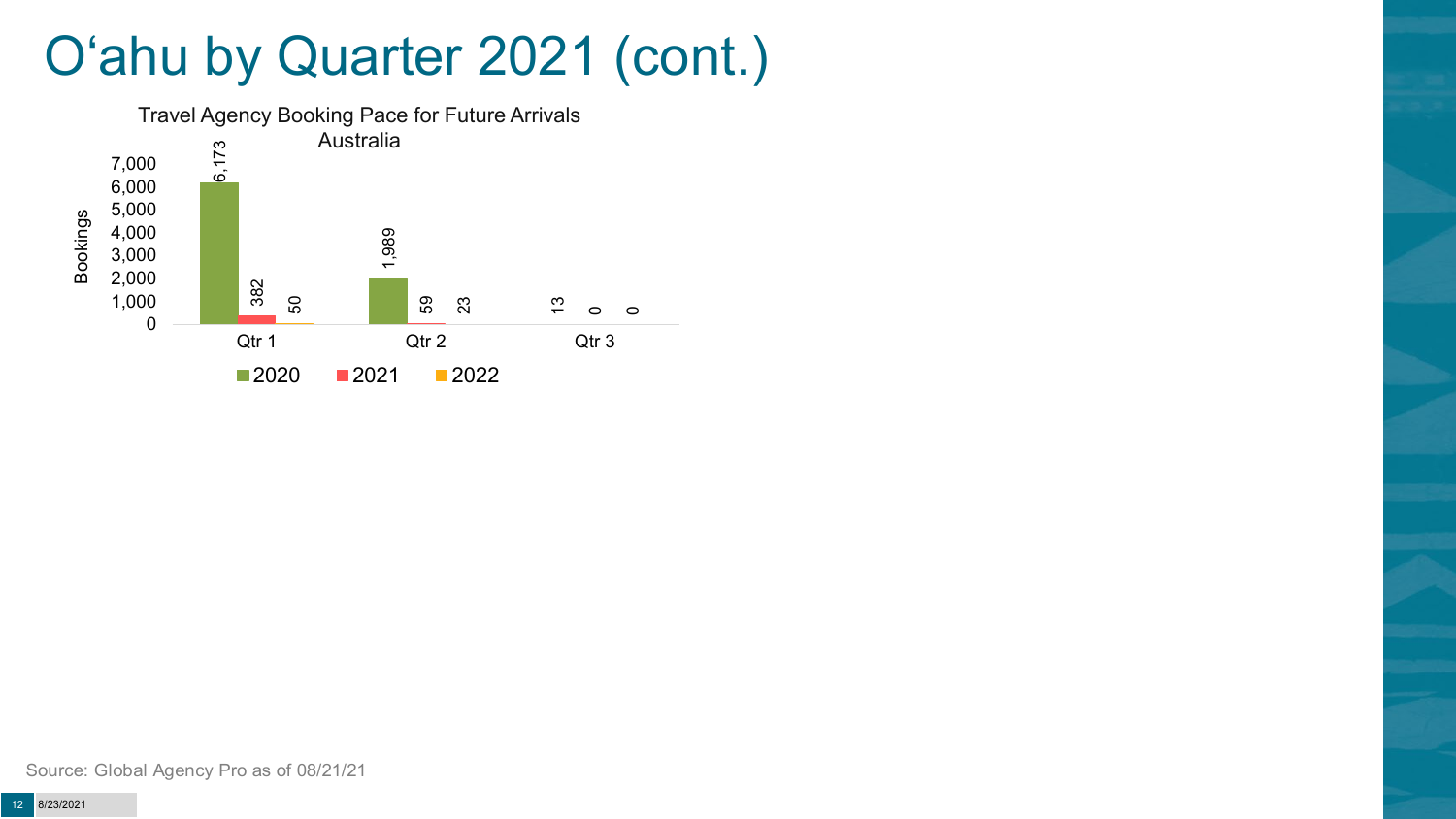# Maui by Month 2021







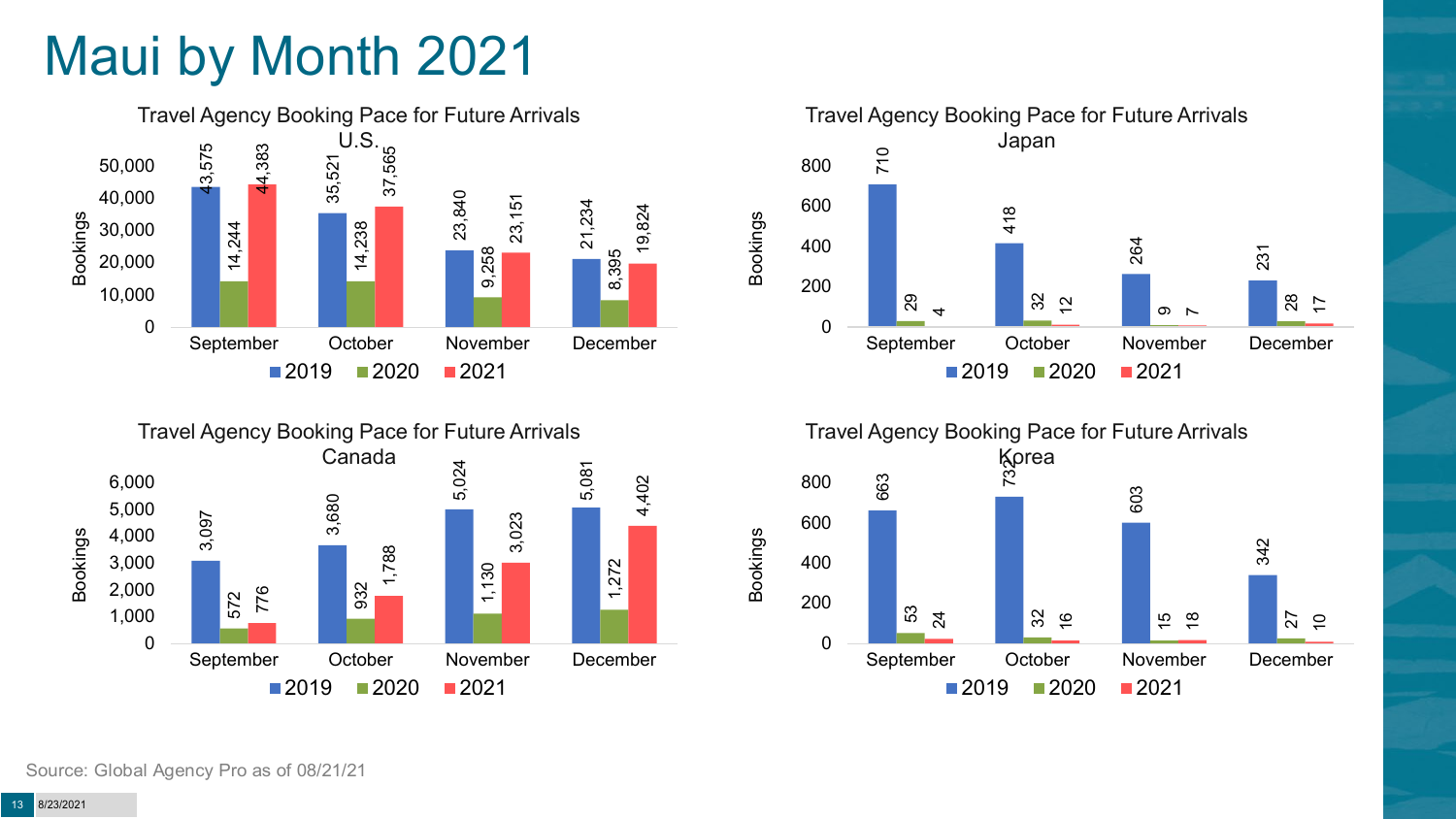# Maui by Month 2021 (cont.)

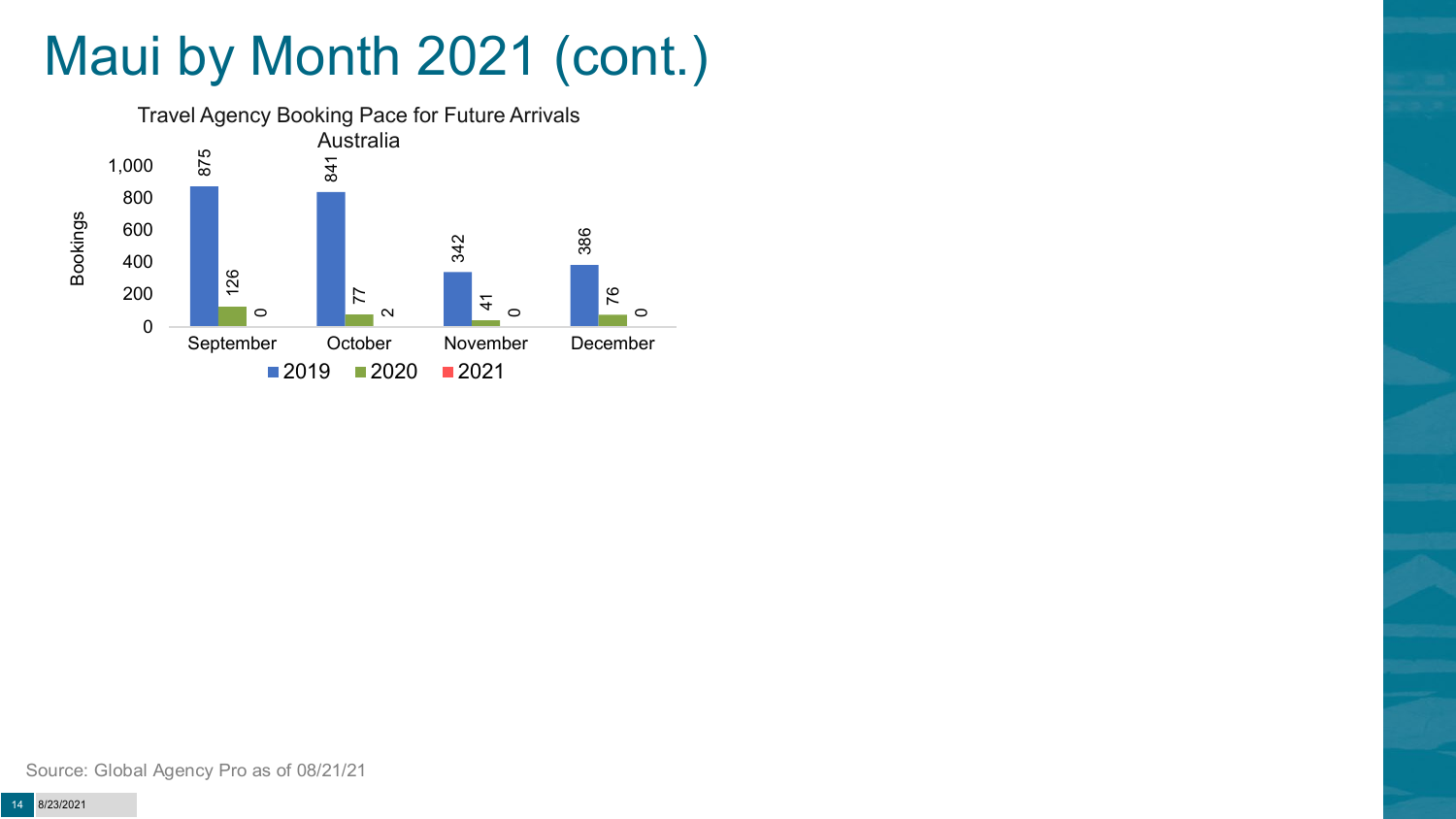## Maui by Quarter 2021









Bookings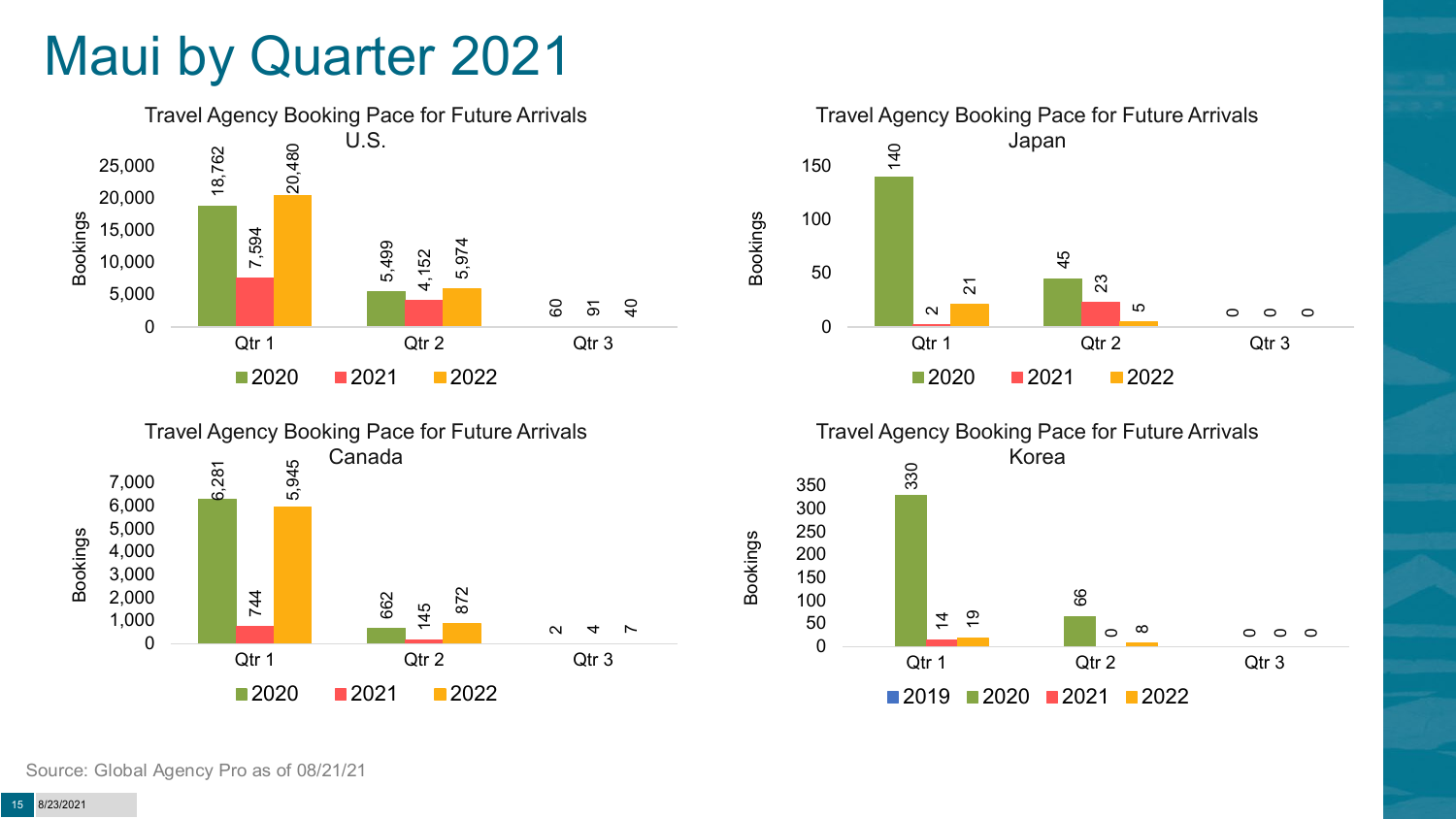## Maui by Quarter 2021 (cont.)

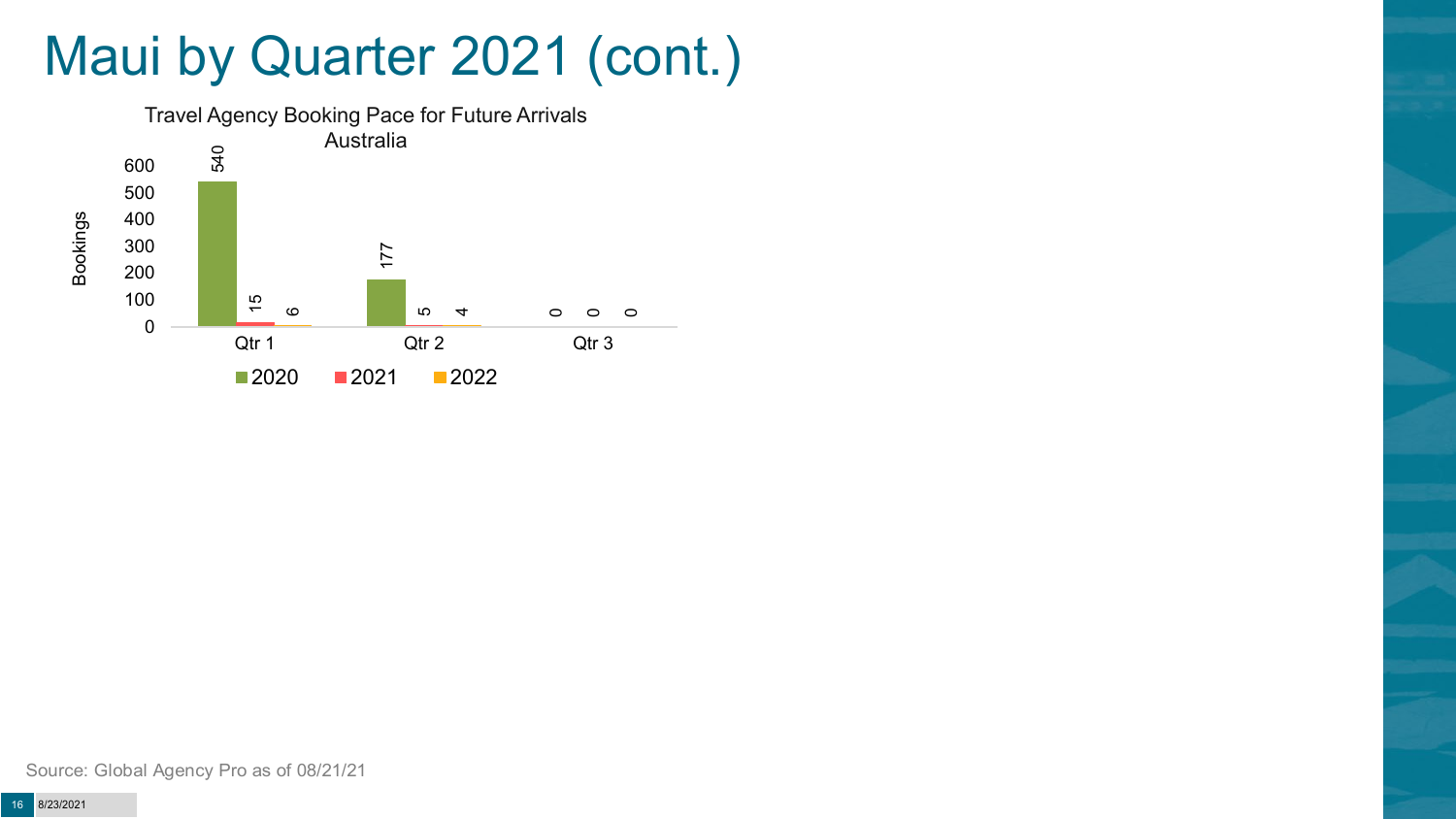# Moloka'i by Month 2021









Bookings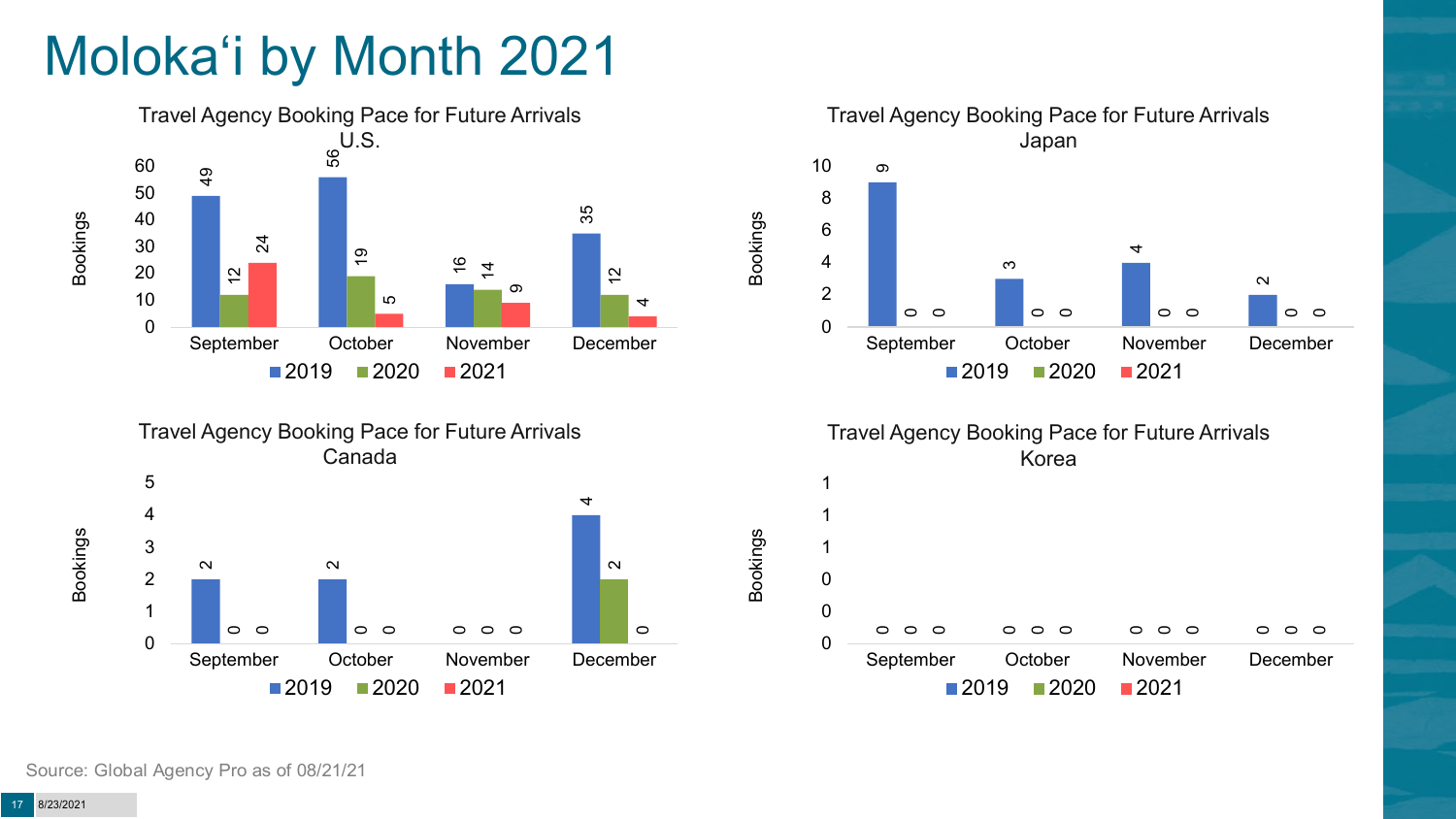# Moloka'i by Month 2021 (cont.)



Source: Global Agency Pro as of 08/21/21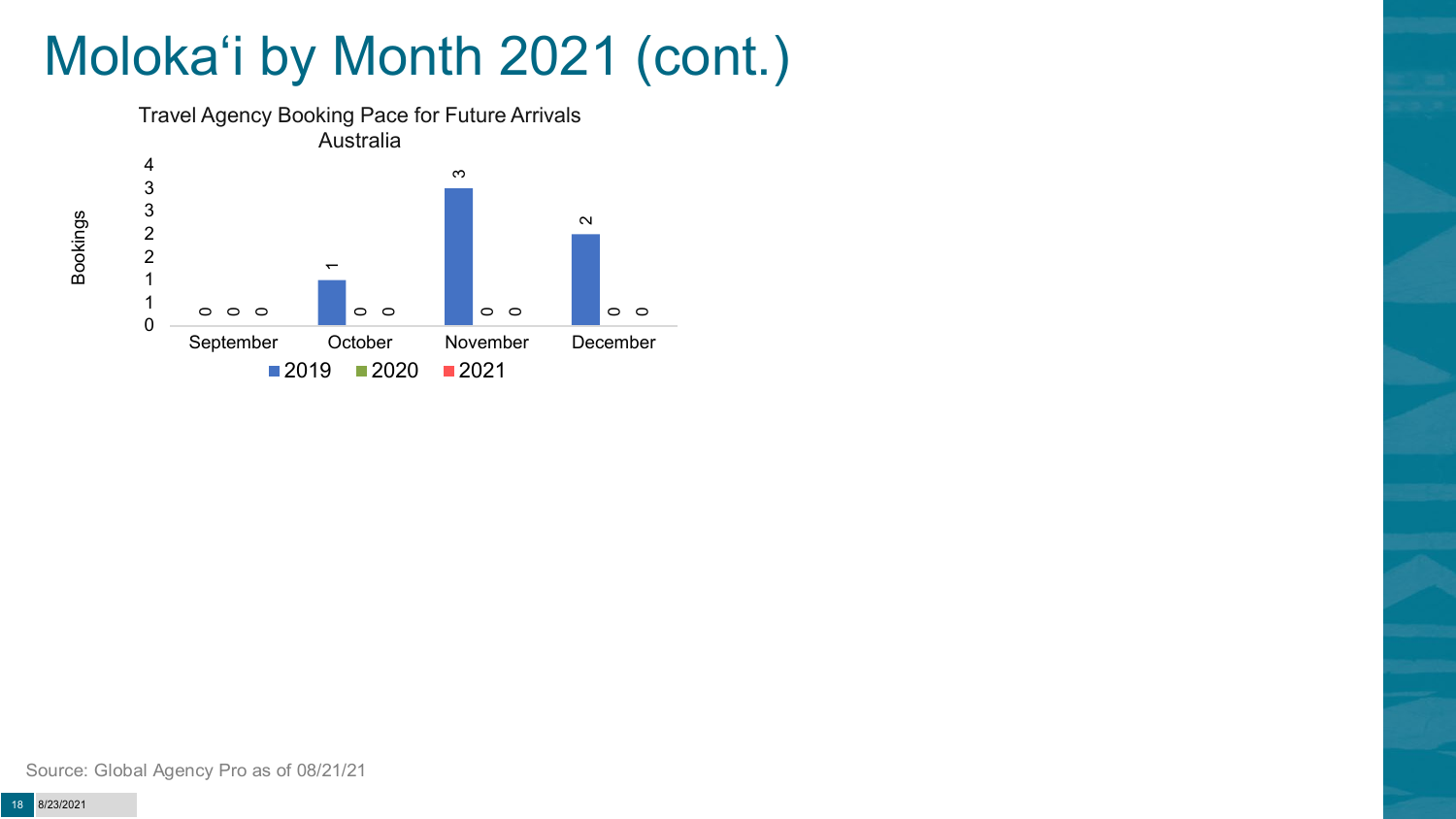# Moloka'i by Quarter 2021



Source: Global Agency Pro as of 08/21/21

 $\circ$ 

 $\circ$ 

റ

 $\circ$ 

 $\circ$ 

 $\circ$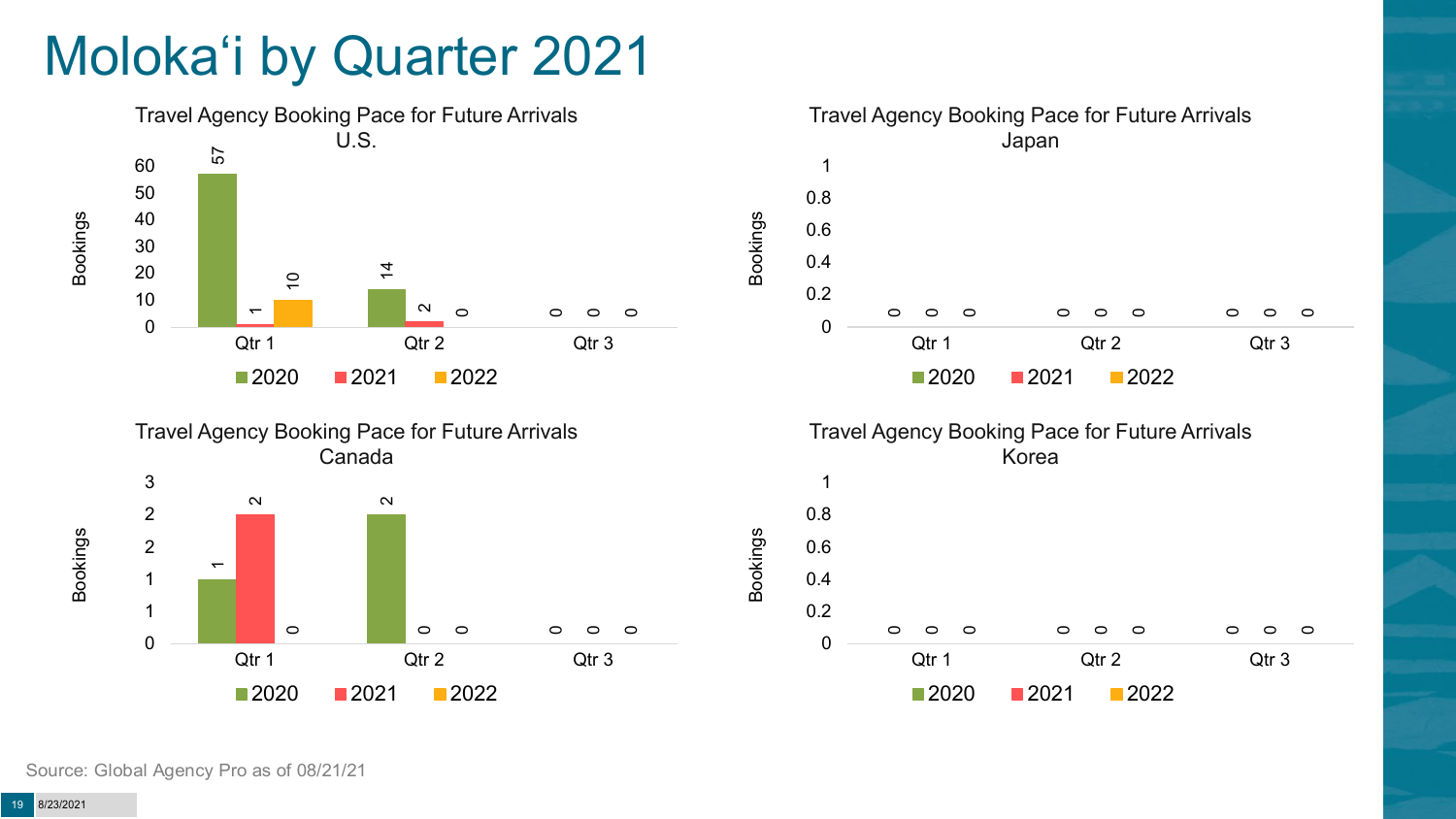## Moloka'i by Quarter 2021 (cont.)



Source: Global Agency Pro as of 08/21/21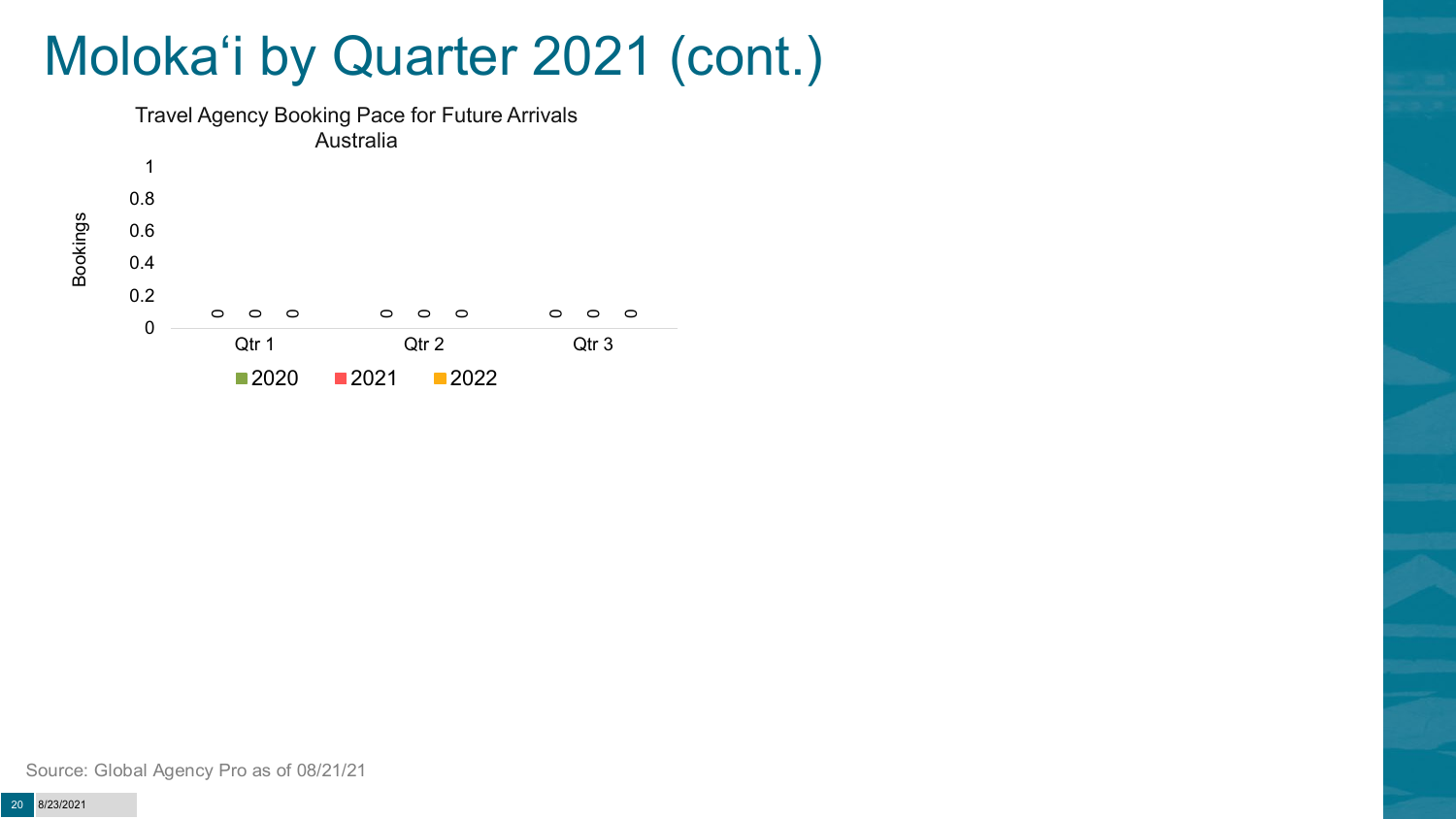# Lāna'i by Month 2021







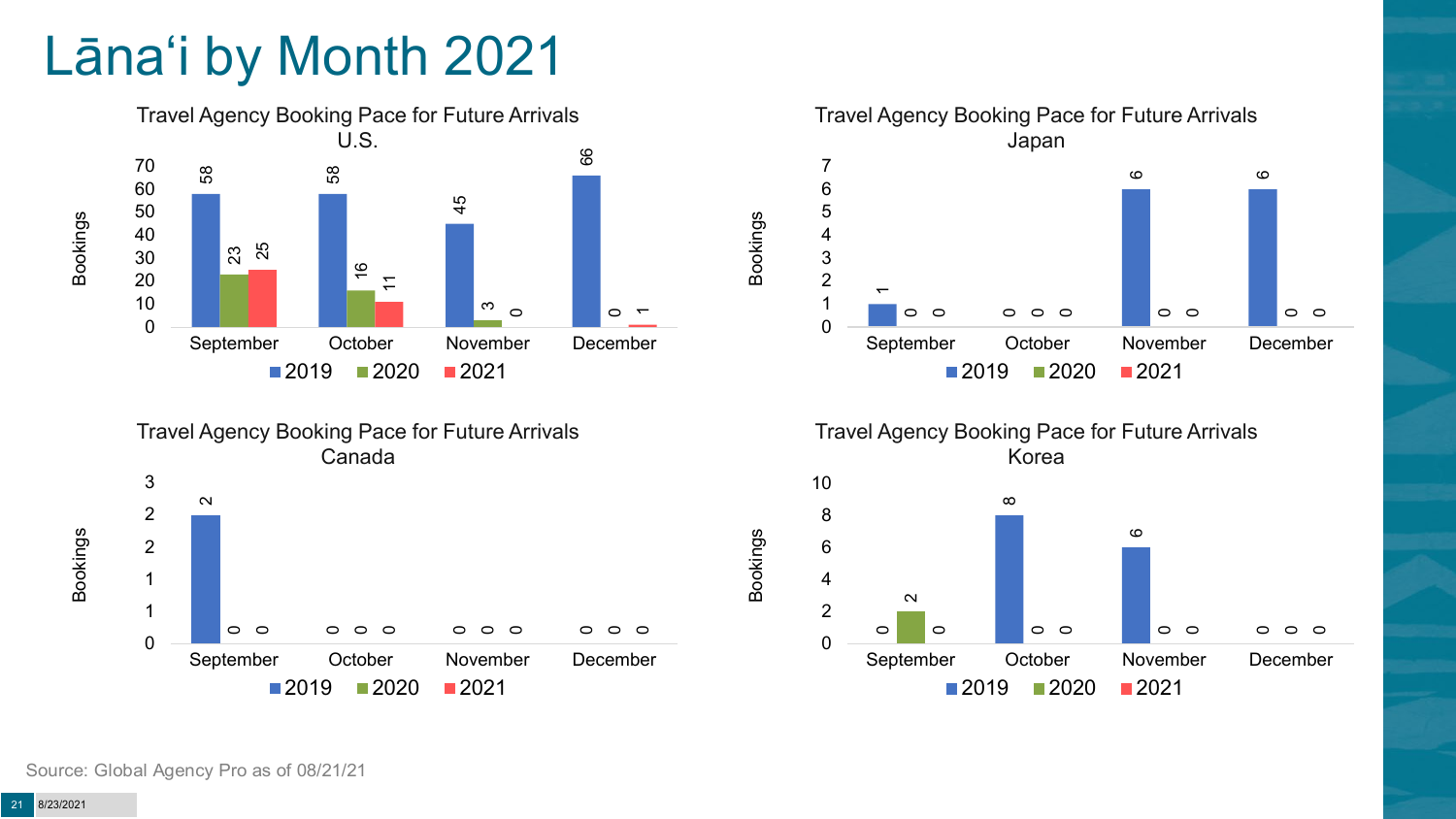# Lāna'i by Month 2021 (cont.)



Source: Global Agency Pro as of 08/21/21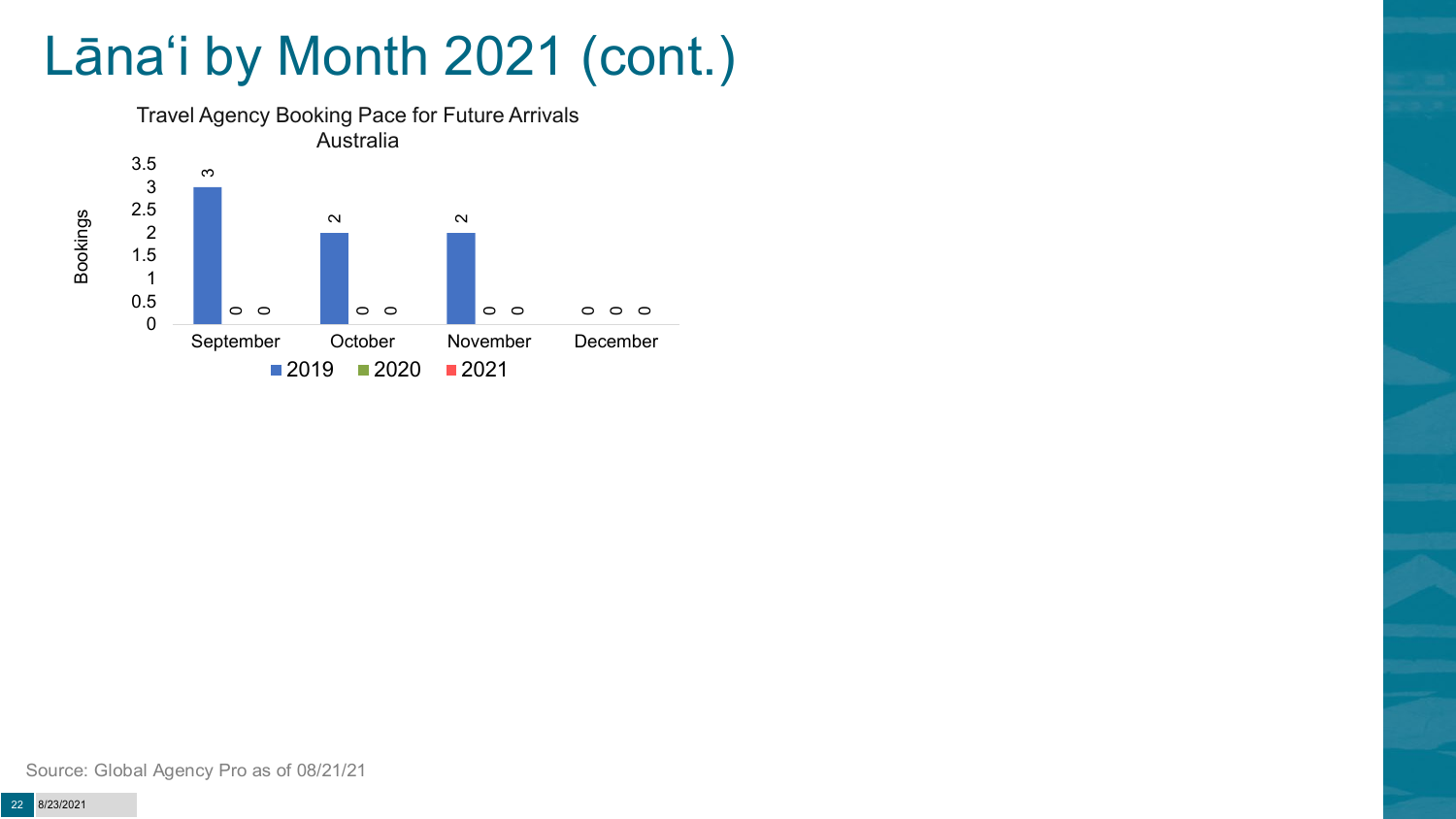## Lāna'i by Quarter 2021











Bookings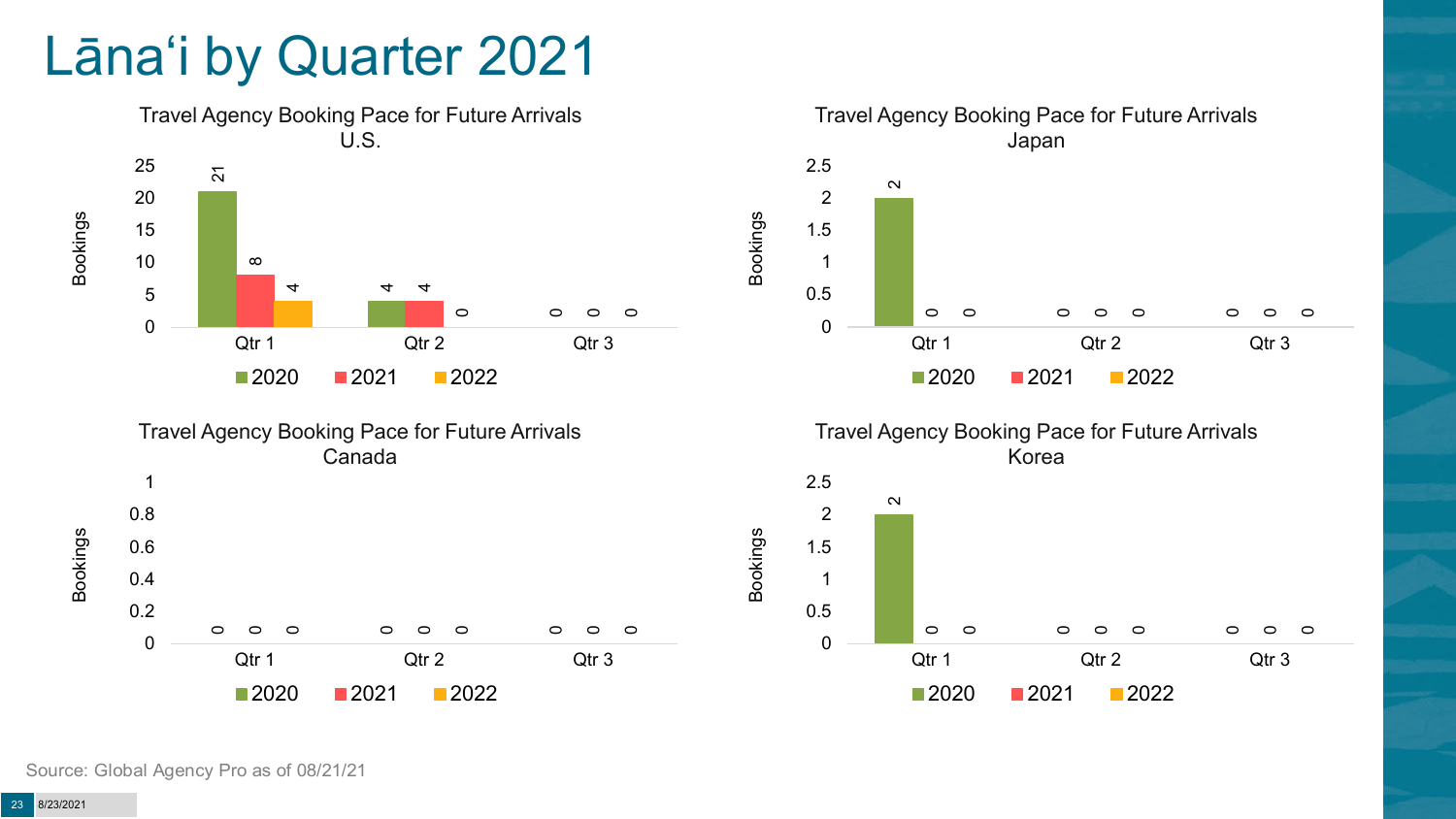Lāna'i by Quarter 2021 (cont.)



Source: Global Agency Pro as of 08/21/21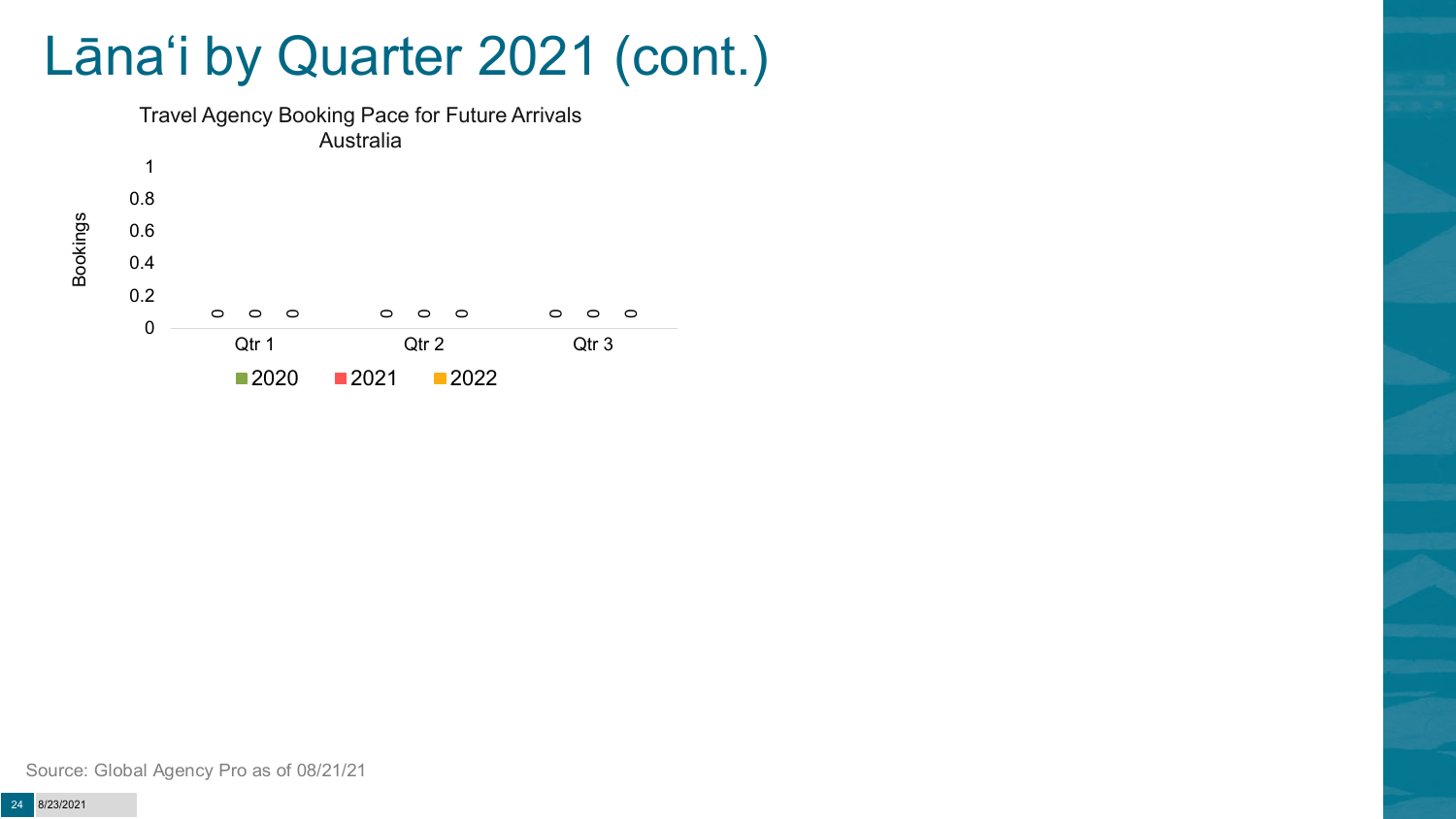# Kaua'i by Month 2021







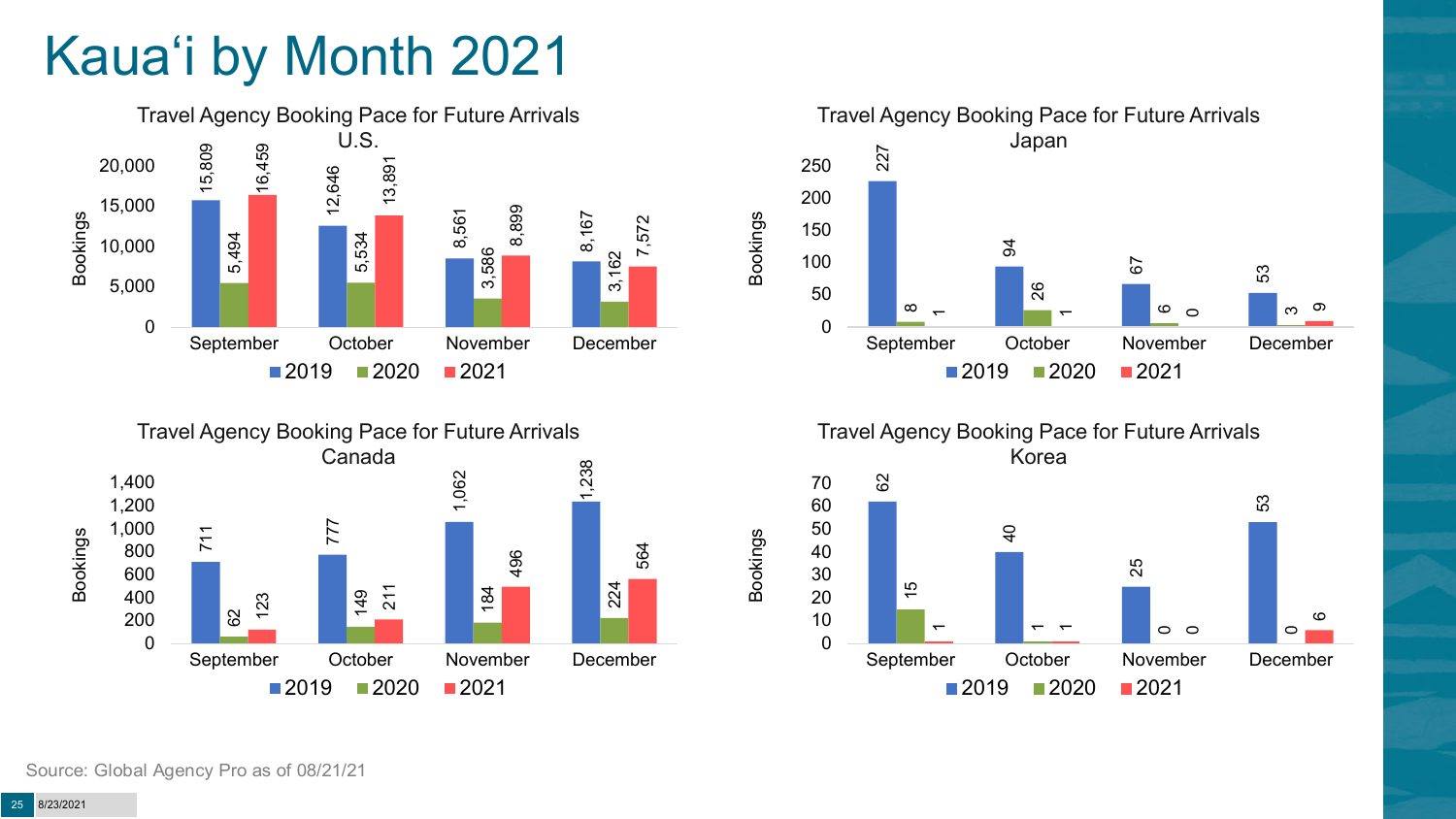# Kaua'i by Month 2021 (cont.)

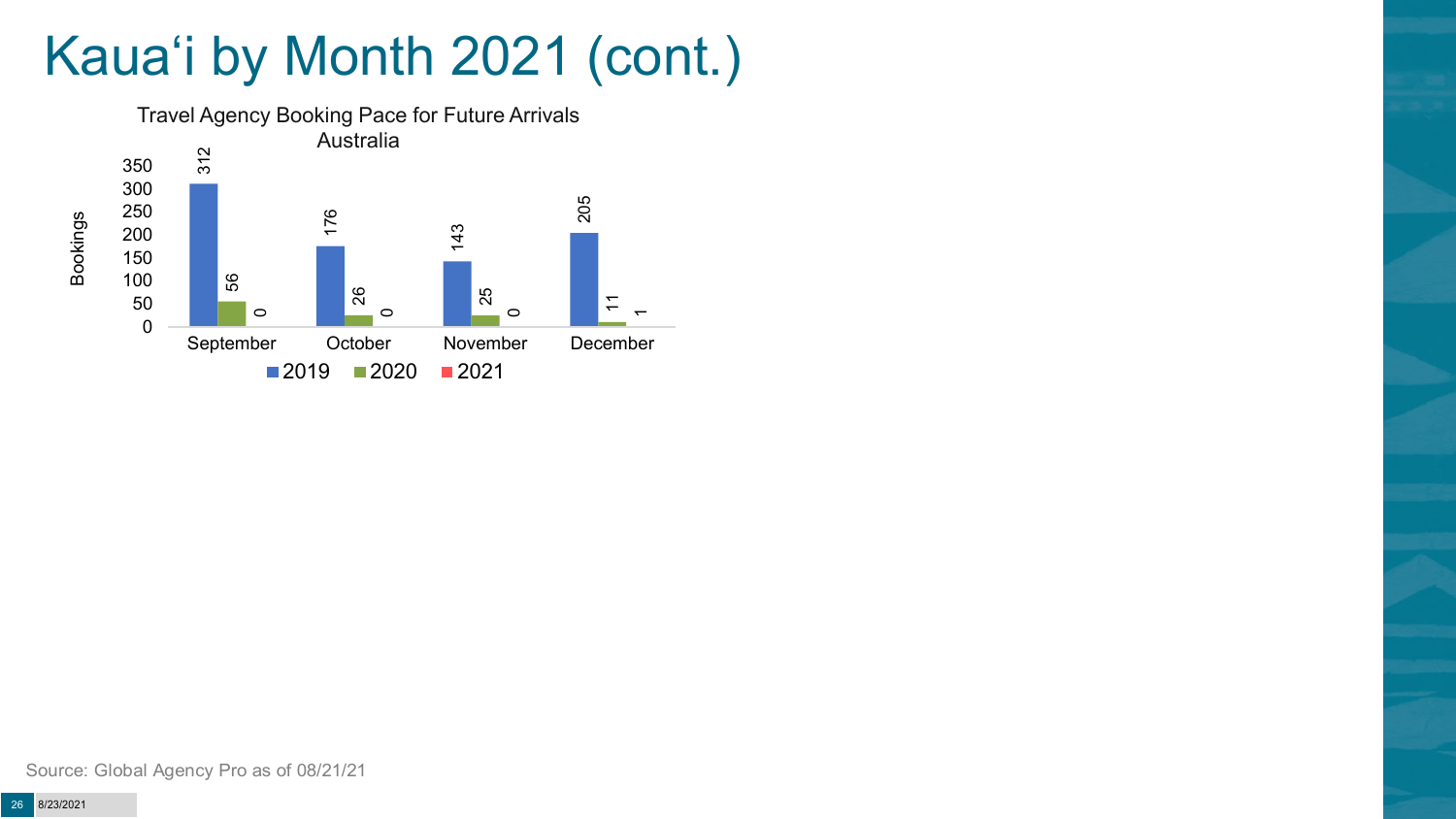# Kaua'i by Quarter 2021







Travel Agency Booking Pace for Future Arrivals Korea

Bookings

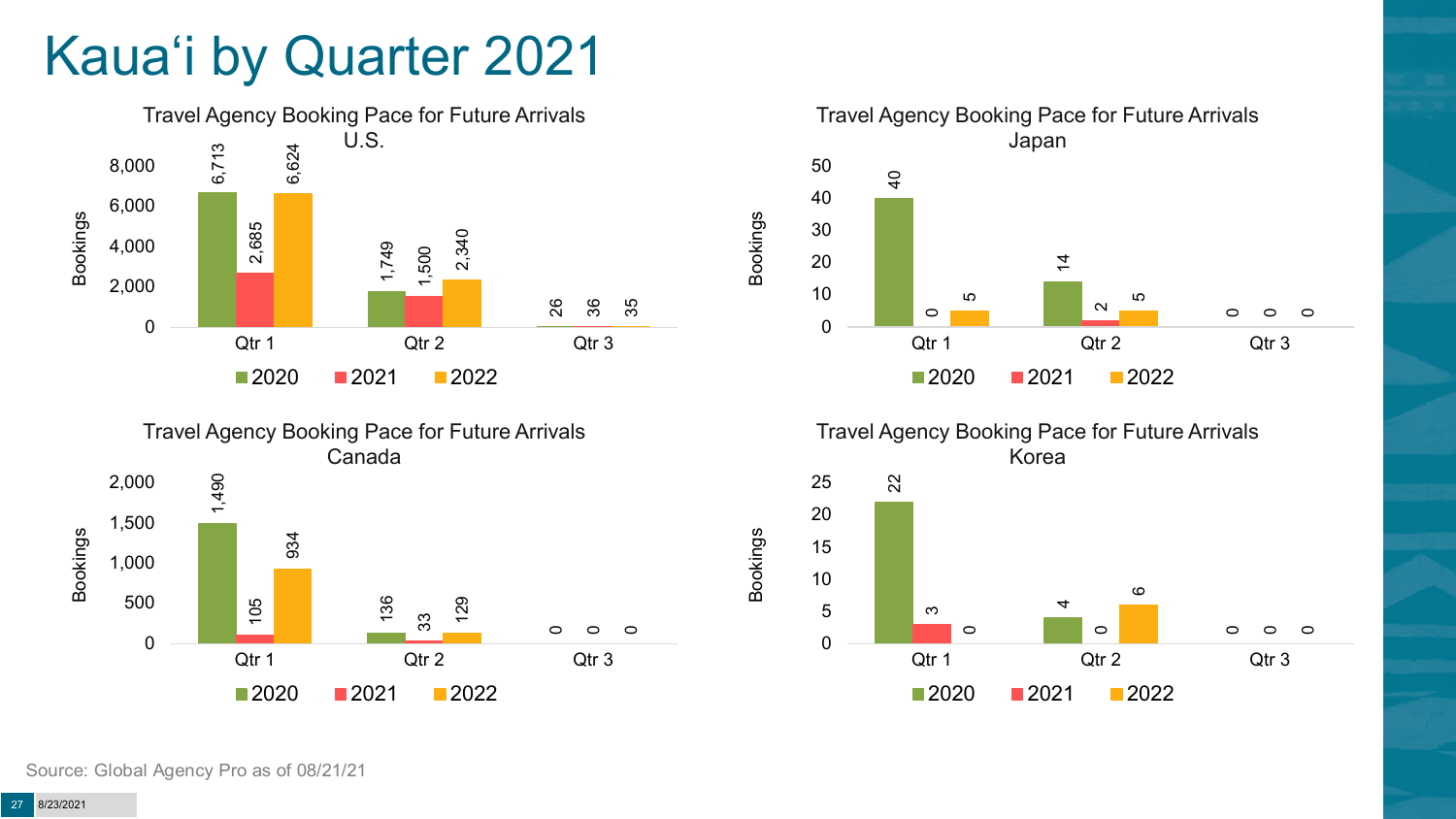# Kaua'i by Quarter 2021 (cont.)

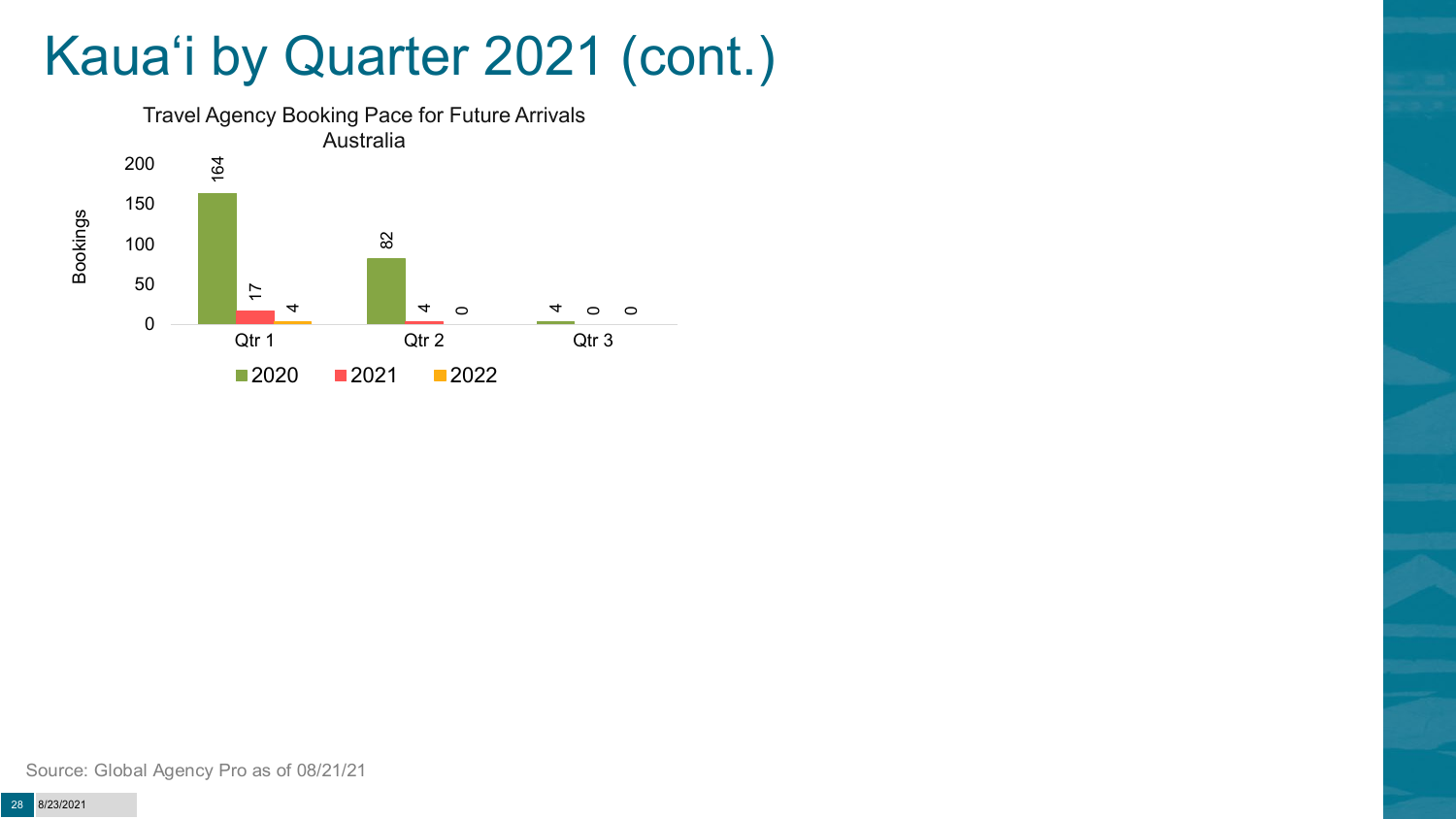# Hawai'i Island by Month 2021







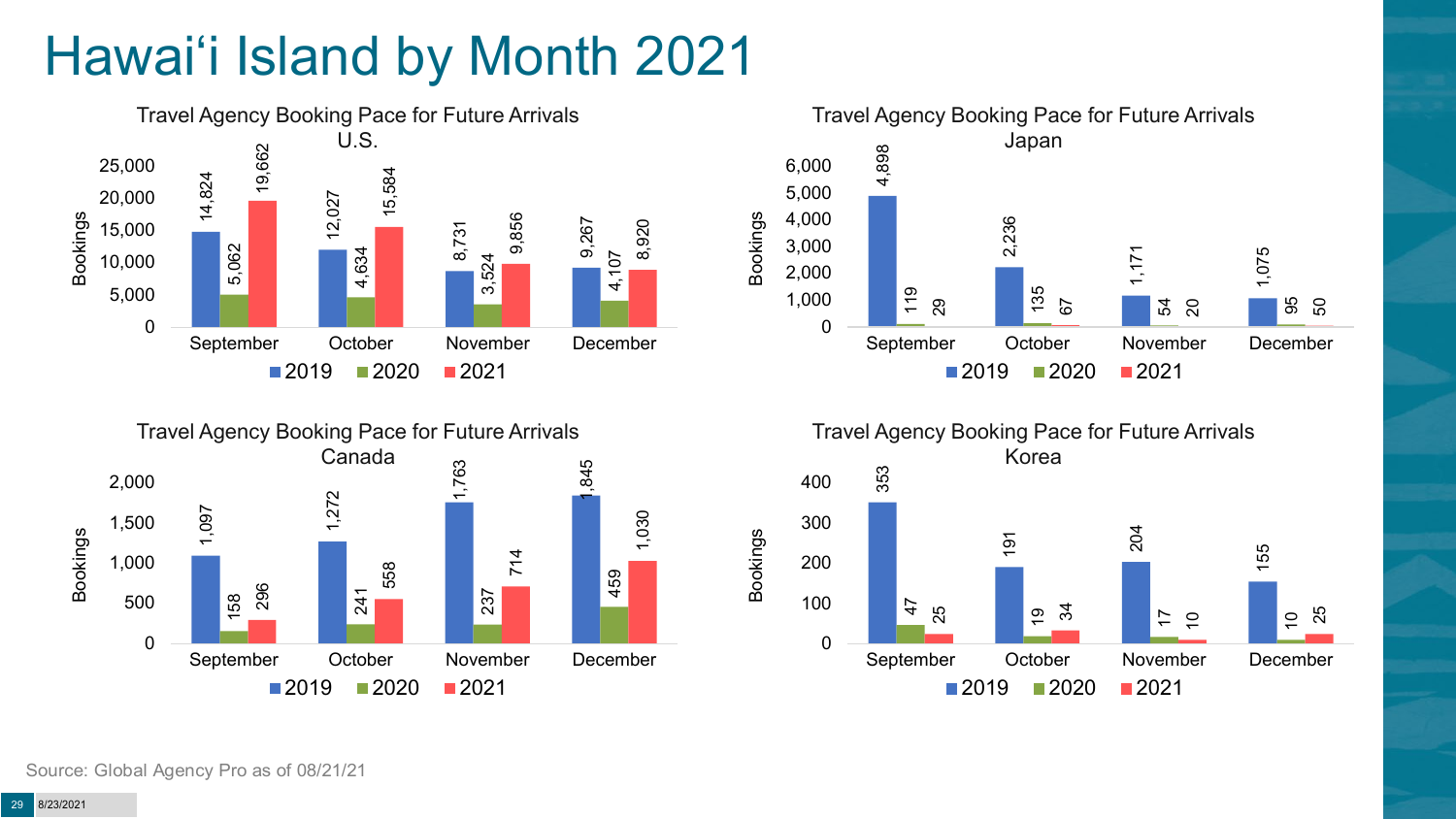# Hawai'i Island by Month 2021 (cont.)

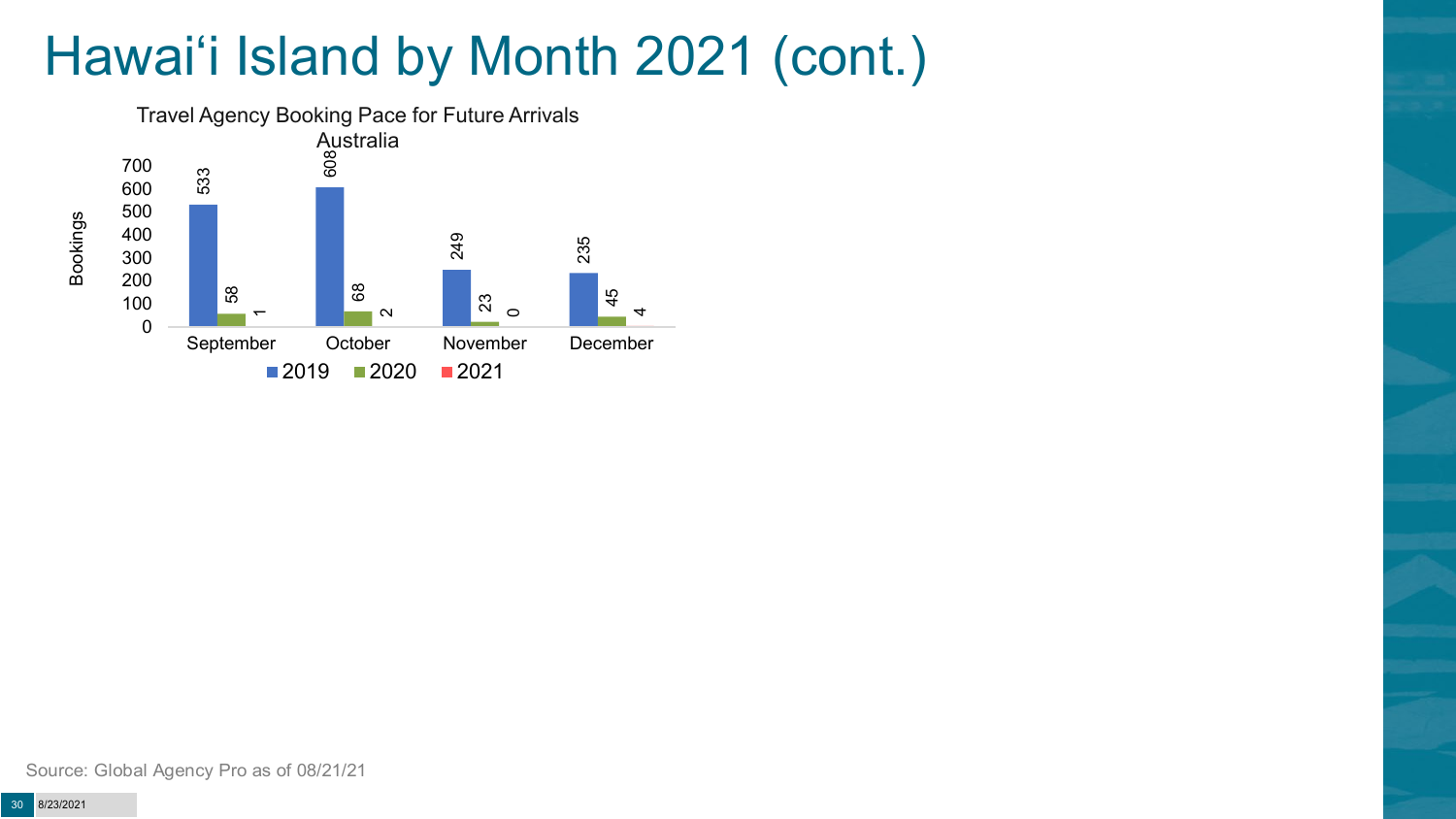# Hawai'i Island by Quarter 2021